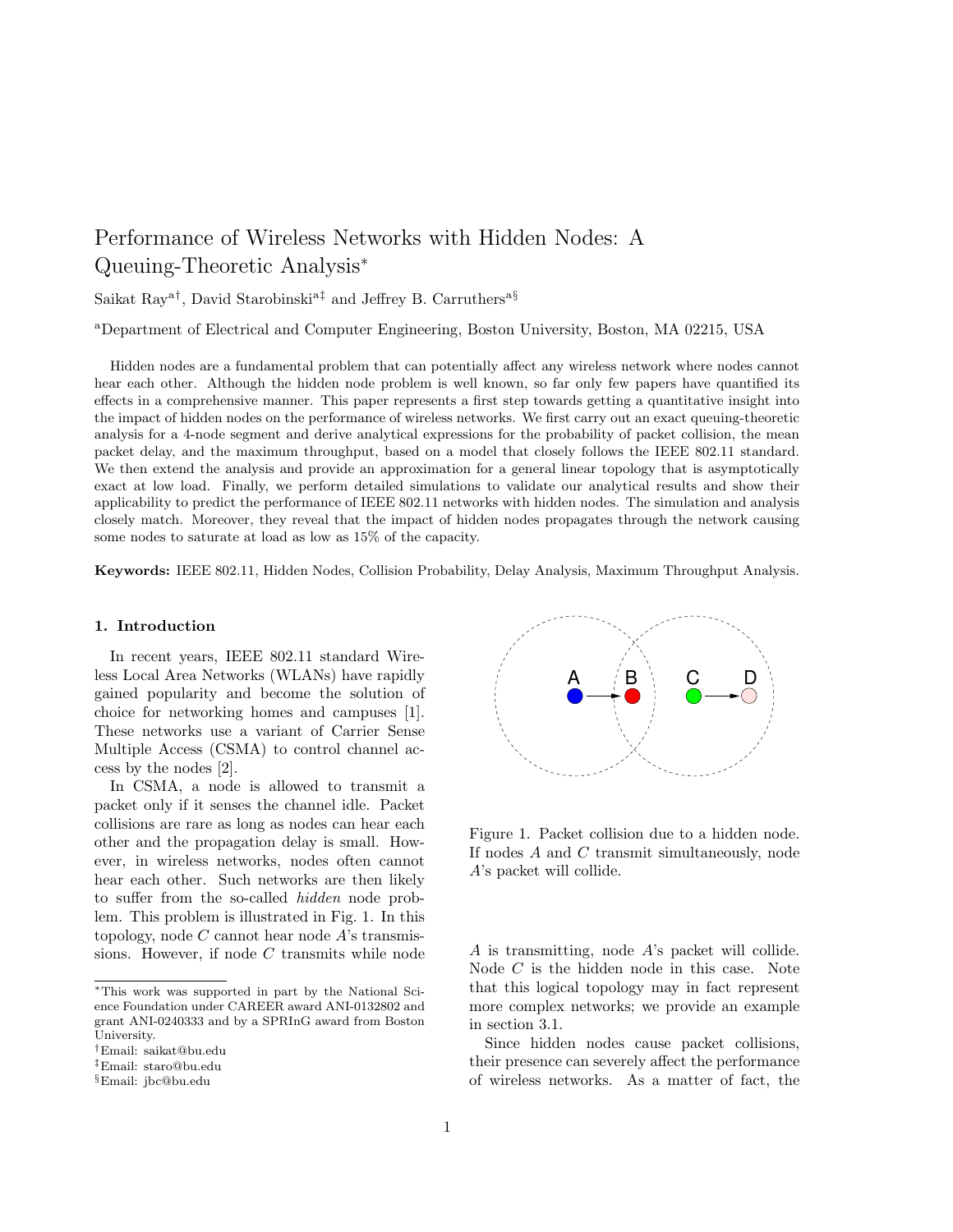author of [3] considers the hidden node problem to be one of the "top ten challenges" in future wireless architectures. Although some hidden node mitigation techniques do exist, such as the  $RTS/CTS$  mechanism, they incur significant overhead and are often not used [4–6]. In the IEEE 802.11 standard, for instance, the RTS/CTS mechanism is only optional. Thus, in practice, wireless networks are often exposed to the hidden node problem. As wireless networks proliferate, it is therefore vital to analyze and accurately quantify the impact of hidden nodes on network performance; not only to help understand the behavior of current networks, but also to help design future networks.

Although the hidden node problem is well known, few papers so far have been devoted to evaluating its impact on network performance. Instead, most previous works have focused on hidden node mitigation techniques, see [7] and references therein. We describe some of the main related work in section 2.2. In particular, we find that analytical models developed in previous work do not capture queuing and retransmission effects and oftentimes lead to inaccurate performance evaluation or trivial solutions (such as a single node capturing the channel).

This paper contributes to the fundamental understanding of how hidden nodes impact wireless networks. Our analytical models closely follow the IEEE 802.11 standard, and take into account queuing and retransmissions at each node. We first consider elementary 4-node topologies and derive exact expressions for (i) the probability of packet collision, (ii) the average packet delay, (iii) and the maximum throughput. We then extend the analysis to a general linear topology by iteratively applying the results obtained for the elementary topology. Although this extended analysis is provably exact only at low load, our simulations show that it remains fairly accurate over a wide range of load values. Using the NS simulator, we also show that our analysis predicts the performance of IEEE 802.11 networks with hidden nodes in a remarkably accurate fashion. Both the analysis and simulation reveal an interesting propagation effect which causes the nodes in the linear network to saturate at offered traffic load of as low as 15% of the (isolated) capacity, even though each node shares the channel with only one other node. This effect is reminiscent of influence-propagation phenomena observed in the context of multi-rate wireless networks [8].

This paper is organized as follows. In section 2, we provide the relevant background on the IEEE 802.11 protocol necessary for understanding this paper and discuss related work. In section 3, we describe our model and notation. As a motivation, we also present a simple analysis that ignores queuing and retransmission dynamics and show its limitation. Then, in section 4 we present the main results of this paper. In particular, analytical expressions for the probability of packet collision, maximum throughput, and mean packet delay for an elementary 4-node topology are provided in sections 4.1, 4.2 and 4.3, respectively, and an extension of these results to a general linear topology is presented in section 4.4. Several of the more technical proofs are deferred to section 5. We then present simulation results in section 6, and conclude the paper in section 7.

# 2. Background

# 2.1. Outline of the IEEE 802.11 Basic Access Method

In this section, we describe some of the salient features of the IEEE 802.11 Wireless LAN protocol that are most relevant to the rest of this paper. The protocol is described in detail in [1].

The IEEE 802.11 MAC protocol supports two types of access mode: Point Coordination Function (PCF) and Distributed Coordination Function (DCF). The DCF mode is more commonly used.

The DCF mode is essentially equivalent to CSMA. A node transmits a DATA packet if it senses the channel to be idle. The receiver, upon receiving an error-free packet, returns an Acknowledgment (ACK) packet. If no ACK packet arrives in response to a DATA packet, the packet is retransmitted. The maximum allowed number of retransmissions is in general quite large. For instance, the default setting is 16 in Cisco aironet cards [9]. The retransmissions are separated by backoff intervals, which are integer multiples of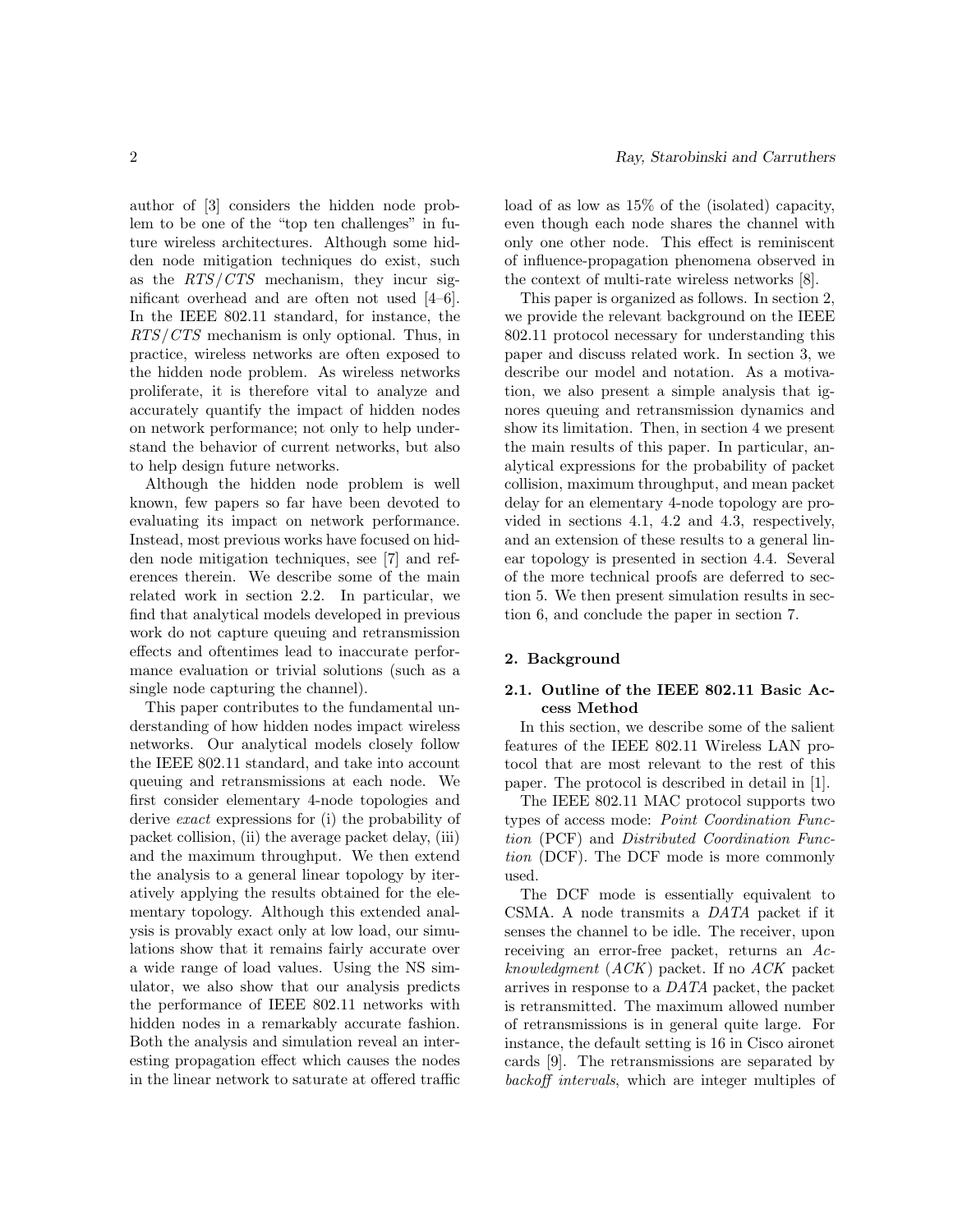$BackoffSlotTime.$  The  $BackoffSlotTime, 20 \mu s,$ is a small fraction of the transmission time of a DATA packet (e.g. a 1500 byte packet takes about  $12 \times 10^3$   $\mu$ s when transmitted at 1 Mb/s rate). Therefore, in most cases, an unsuccessful transmission is retransmitted within a short amount of time.

The DCF mode also supports the optional RTS/CTS handshake that is designed to mitigate the hidden node problem. Since we are interested in quantifying the impact of hidden nodes in this paper, we will assume that nodes do not use this method, as it is often the case in practice.

## 2.2. Related Work

The CSMA protocol was introduced by Kleinrock and Tobagi in [2]. The authors also noted the hidden node problem, and proposed an alternate protocol, called the Busy Tone Multiple Access (BTMA) in [10]. In these papers, the analysis of the protocols has been carried out under the assumption that "the interarrival times of the point process defined by the start times of all the packets plus retransmissions are independent and exponentially distributed"; i.e. those form a Poisson process. This assumption is referred to as a "random-look" assumption since Poisson arrivals see time-averages (the so-called PASTA property) [11]. Many subsequent papers use the same assumption as a basis for their analysis, e.g. [12– 14] which propose various improvements over the basic CSMA/BTMA and [15] which point out the possible existence of hidden nodes in infrastructure mode WLAN.

The "random-look" assumption might be reasonable when the average retransmission delay is large compared to the packet transmission time. However, in the IEEE 802.11 standard, the retransmission delay is small compared to the packet transmission time. Thus, one should not expect such an assumption to provide a good approximation. To illustrate this point, we present in section 3.3 a simple analysis of the probability of a packet collision based on this "random-look" assumption and show that the result significantly underestimates the collision probability, even at low load.

In [16], the author studied the maximum

throughput obtainable from an IEEE 802.11 network with no hidden node. The main modeling assumption is that every node always has a packet to transmit. The same assumption is used in [17, 18]. We note, however, that this assumption can lead to trivial solutions when hidden nodes are present. For example, consider the topology shown in Fig. 1. In this topology, it is clear that if both nodes  $A$  and  $C$  always have packets to transmit, then node  $C$  will always transmit, and node A will be unable to transmit any packet. The techniques presented in [16], therefore, are not applicable in the present context. Other related works include [19, 20], which also do not take queuing into account.

In the context of ALOHA and CSMA/CD, early works carried out packet delay analysis. For example, Sidi and Segall considered a two user case in slotted ALOHA [21], and Takagi and Kleinrock analyzed a slotted CSMA/CD system [22]. Note that in the ALOHA protocol, retransmissions delays are large compared to the packet transmission time. In CSMA/CD, on the other hand, hidden nodes are not present since the medium is wired. More recently, authors in [23] carried out a queuing theoretical analysis of the Bluetooth system. Bluetooth, however, uses TDMA and therefore collisions due to hidden nodes is not an issue.

#### 3. Model and Simple Analysis

Our goal is to analyze the performance of a wireless network with hidden nodes, taking into consideration queuing and retransmissions at each node. Since the analysis of a general network is difficult, we decompose the problem and consider first the simpler case of an elementary 4-node topology, which is interesting in its own sake. For this topology, we obtain exact expressions for the probability of packet collision, average system delay, and maximum throughput. Using an iterative technique, we then extend these results to a general linear topology and provide approximations that are asymptotically exact at low load.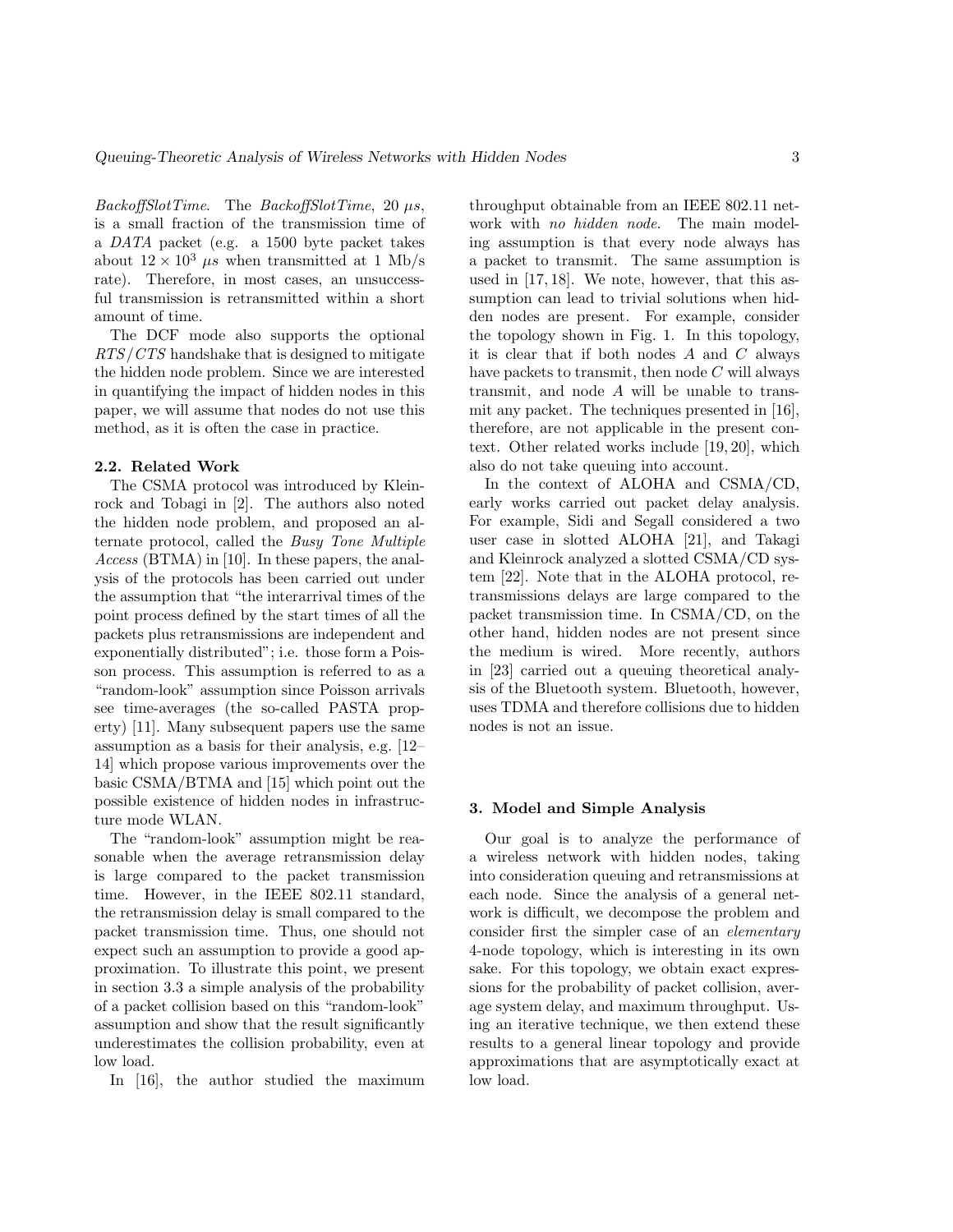

Figure 2. Packet collision due to a hidden node. During the time node A transmits a packet, node C senses the channel to be idle and starts transmitting a packet to node D. This transmission collides with node A's transmission.

### 3.1. The Elementary Topology

In this section, we describe our model of the elementary 4-node topology. The elementary topology we consider is shown in Fig. 2 (this is a detailed version of Fig. 1). In this topology, node  $A$ sends packets to node  $B$  and node  $C$  sends packets to node D. We consider omni-directional transmissions; the transmission ranges of nodes A and C are depicted by the circles. As shown in the figure, nodes  $A$  and  $C$  cannot hear each other; node  $B$  hears both nodes  $A$  and  $C$ ; node  $D$  hears only node C. The channel is noise-free, so that packets are lost only because of collisions. Each node uses CSMA, and propagation delay is negligible.

It is easy to see that node  $A$ 's transmissions experience collisions due to the hidden node C. An example is shown in Fig.  $2(a)$ . During the time node  $A$  is transmitting, node  $C$  finds the channel idle and begins transmitting its own packet to node D. This transmission also reaches node B and destroys node A's packet. On the other hand, node C's packets are always received by node D.

It is worth pointing out that this topology models well some network configurations of practical interest. Fig. 2(b) shows an example. In this figure, there are two overlapping IEEE 802.11 standard infrastructure network operating in the same channel (which happens in commercial buildings when multiple businesses install separate WLANs compelling some networks to share the same channel as there are only three nonoverlapping channels). The access points—denoted by "AP 1" and "AP 2"—do not hear each other. Moreover, under usual usage pattern, the uplink traffic (client to AP) in each network can be neglected compared to the downlink traffic. Then, this physical configuration is logically equivalent to the topology shown in Fig.  $2(a)$ : AP 1 is represented by node A, and AP 2 by node C. The client nodes are represented by nodes  $B$  and  $D$  respectively. Therefore, it is interesting to analyze this topology for its own sake.

We purposely assume that node C does not send packets to node  $B$ ; otherwise the throughput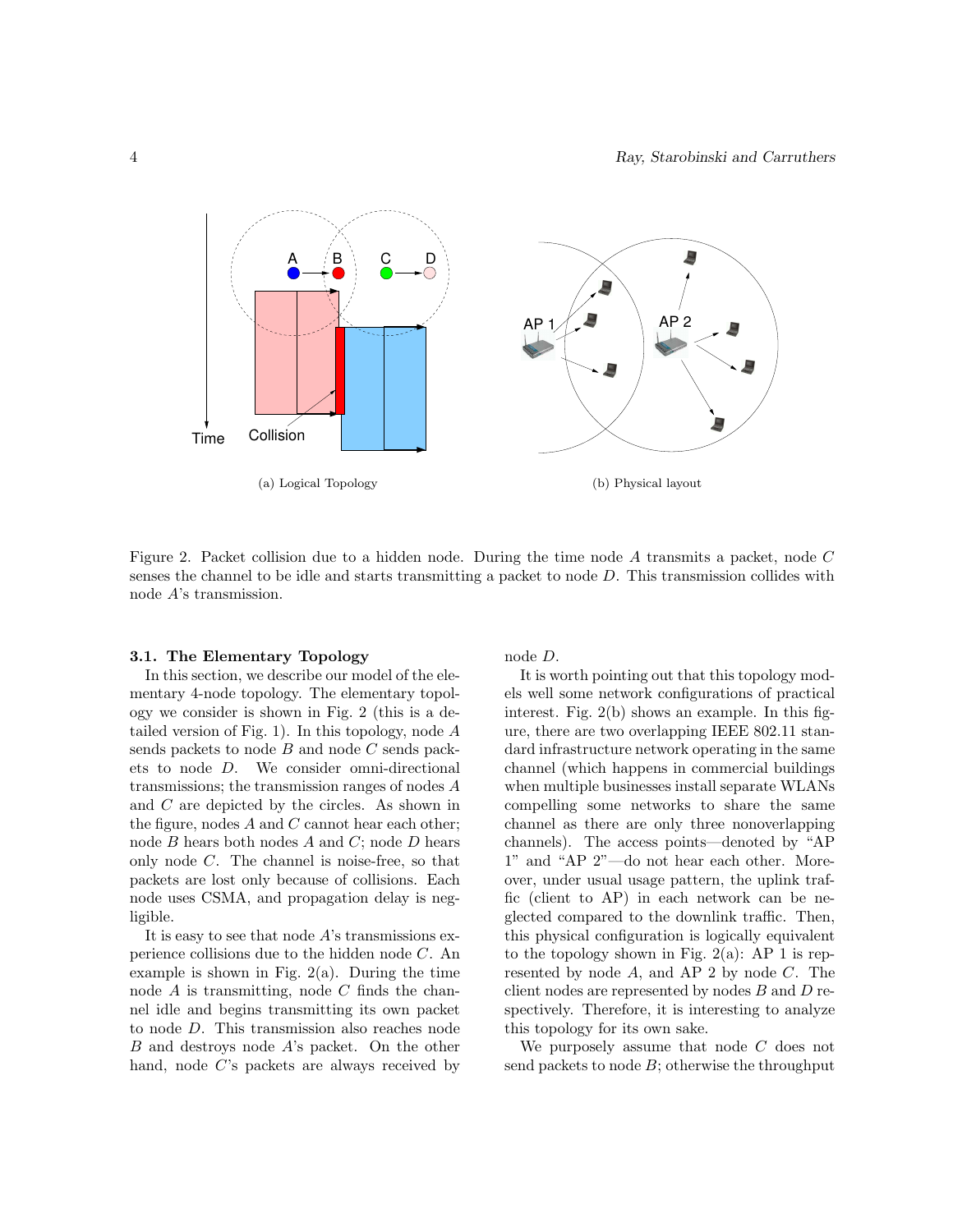would be close to zero even at low load. The reason is that any packet collision at node  $B$  triggers retransmissions by both nodes A and C. These retransmissions repeatedly collide resulting in a vanishing network throughput. Thus, under any reasonable base-station selection algorithm, the node-AP associations will eventually converge to the logical topology shown in Fig.  $2(a)$  [24].

# 3.2. Statistical Model

We now introduce our notation and statistical model for the analysis. Both nodes A and C maintain infinite buffer queues. The queues at nodes A and C are denoted by  $Q_A$  and  $Q_C$  respectively. The exogenous arrivals to  $Q_A$  and  $Q_C$  follow independent Poisson processes with rate  $\lambda_A$ (number of packets per unit of time) and  $\lambda_C$  respectively. The DATA packet size is fixed and the transmission time of each packet is T. The transmission time of ACK packets is negligible. The assumptions of Poisson arrivals and fixed size packets lend to analytical tractability. These assumptions are, however, not unrealistic. For example, if the nodes  $A$  and  $C$  are access points, as shown in Fig. 2(b), then the traffic consists of many independent streams which is well modeled by Poisson arrivals.

It is worth noting that the assumption that the input process to the queue corresponds to a Poisson process does not imply that packet transmissions and retransmissions, which form the output process, also follow a Poisson process. In fact, proper characterization of the output process is the main challenge to accurately predict quantities of interest, such as delay and maximum throughput. The analysis that we perform in this paper addresses this challenge.

We denote the offered traffic load at node A by  $\rho_A = \lambda_A T$  and at node C by  $\rho_C = \lambda_C T$ . For guaranteeing the stability of the system, it is necessary that  $\rho_A < 1$  and  $\rho_C < 1$ . These conditions are usually not sufficient because they do not consider the time spent on retransmissions. We assume that the system is started at time  $t = -\infty$ , so that it reaches its steady state at time  $t = 0$ . The steady-state number of packets in  $Q_A$  and  $Q_C$  is denoted by the random variables  $q_A$  and  $q_C$  respectively.

In the configuration considered, node C's packets are all correctly received at node D and, thus, never retransmitted. Moreover, node C is always free to transmit. Therefore, the statistical behavior of node C corresponds to an  $M/D/1$  queue with service time T. The distribution of  $q_C$  is therefore well known (see, for instance, [25, page 220]).

However, a packet sent by node A collides if it overlaps with node C's transmission. Thus, node A has to retransmit unsuccessful packets. So, in spite of Poisson arrivals of fixed length packets, the behavior of node A does not correspond to an  $M/D/1$  queue. We model packet retransmissions in the following way: (i) the time between retransmissions (i.e., the backoff delay) is negligible and (ii) the maximum number of retransmissions allowed for each packet is unlimited. Our analysis presented in the section 4 is exact under these two assumptions. These modeling assumptions are not very restrictive in practice. Indeed, the analysis shows that the average number of retransmissions per packet is smaller than 1.5 as long as the queues are stable. Furthermore, in section 6.2, we carry out detailed simulation of an IEEE 802.11 standard network with the NS simulator [26]. Simulation results confirm that our analytical models are able to accurately predict the performance of an IEEE 802.11 standard network.

#### 3.3. A Simple "Random-Look" Analysis

As a motivation to our exact analysis, described in section 4, we now carry out a simple approximate analysis based on the "random-look" assumption and show its limitation.

Without any loss of generality, let the time at which node A starts a packet transmission be  $t = 0$ . This packet could either be the initial transmission attempt, or a retransmission. Our goal is to compute the probability that this packet collides at the receiver, i.e., node B. For this purpose, we condition on the state of node  $C$  at time  $t = 0$ . Let the queue length at node C at time  $t = 0$  be denoted by the random variable  $q_C (0)$ . We distinguish between the cases where  $q_C(0) = 0$ , and  $q_C(0) > 0$ . We thus have

$$
Pr{Collision}
$$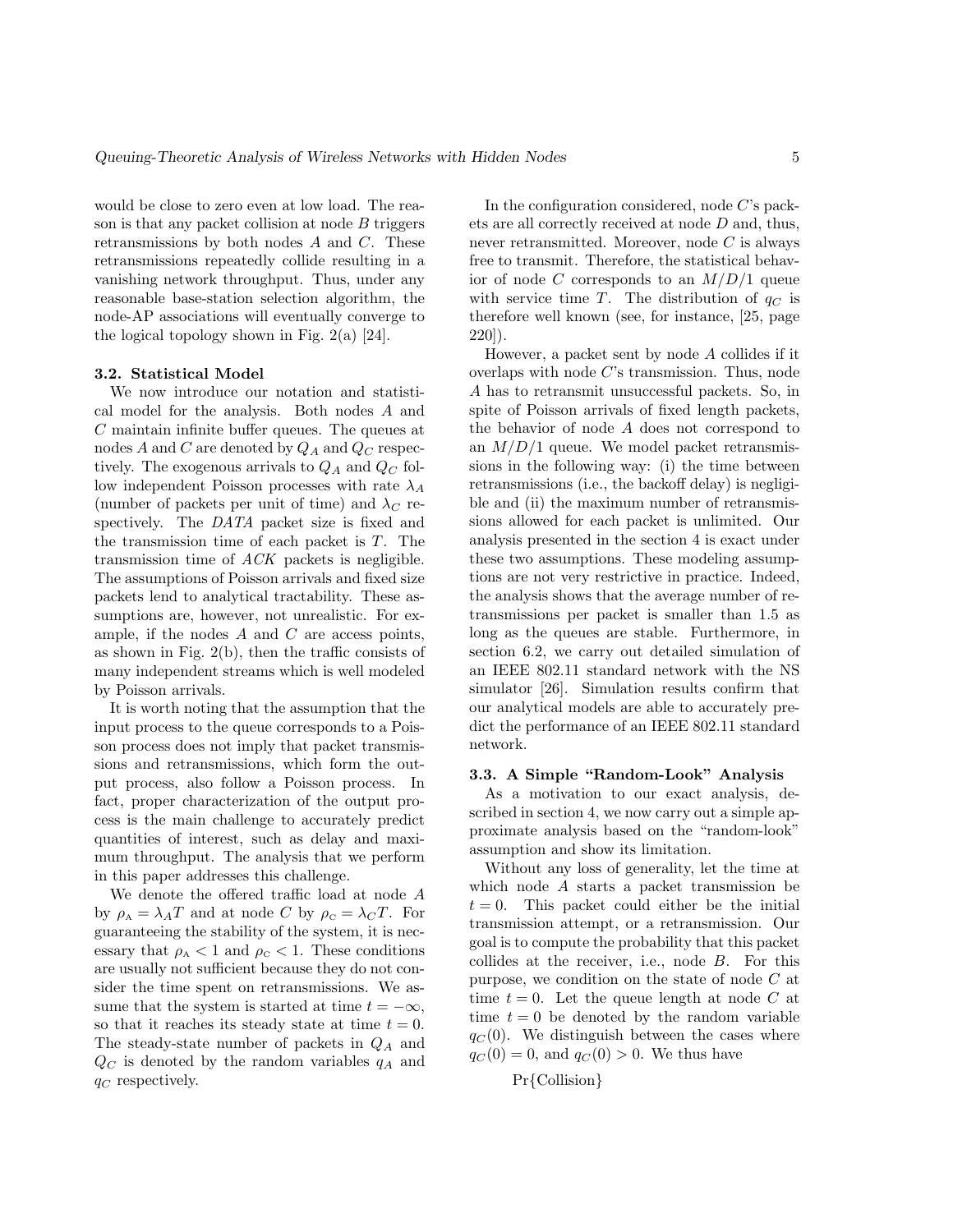6 Ray, Starobinski and Carruthers

$$
= \Pr\{\text{Collision}|q_C(0) > 0\} \cdot \Pr\{q_C(0) > 0\} \n+ \Pr\{\text{Collision}|q_C(0) = 0\} \cdot \Pr\{q_C(0) = 0\}.
$$
\n(1)

The conditional probabilities are easy to compute. If  $q_C(0) > 0$ , then node C is currently transmitting. Therefore, node A's packet collides with probability 1, i.e.,  $Pr{Collision|q_C(0) > 0} = 1.$  On the other hand, if  $q_C(0) = 0$ , i.e. if  $Q_C$  is empty at  $t = 0$ , a collision will happen only if a packet arrives at node C before  $t = T$  (note that this packet is immediately transmitted). Since the arrival process to node C is Poisson with rate  $\lambda_C$ , we get  $Pr{Collision|q_C(0) = 0} = 1 - e^{-\rho_C}.$ 

To compute  $Pr{q_C(0) = 0}$  and its complement, we now make use of the "random-look" assumption, i.e., that the state of node  $C$ 's queue at the time when node A starts a packet transmission is the same as at any random point of time [27]. Based on this assumption, we have  $Pr{q_C(0) = 0} = Pr{q_C = 0} = 1 - \rho_c$  (we remind the reader that  $q_C$  is a random variable that corresponds to the steady-state queue length whereas  $q_C(0)$  is a random variable denoting the queue length at time  $t = 0$ ). Therefore, we obtain the following expression for the collision probability in the hidden node case:

$$
Pr{Collision} = 1 \cdot \rho_c + (1 - e^{-\rho c})(1 - \rho_c)
$$
  
= 1 - e^{-\rho c}(1 - \rho\_c). (2)

To illustrate the issues with this analysis at the very outset, Fig. 3 compares the analytical prediction made by Eq. 2 with simulation results for this system. The simulation set-up is described in detail in section 6.

Figure 3 shows that the simple analysis significantly underestimates the collision probability, which may in turn lead to incorrect packet delay estimation. Moreover, it is clear from the figure that the slope of the simulated and theoretical curves differ as  $\rho \rightarrow 0$ . Therefore, the analysis is not asymptotically exact as  $\rho \to 0.5$  One of the



Figure 3. Probability of packet collision. Comparison between the simulation outcome and the predictions of the simple analysis.

reasons for the discrepancy is that when a DATA packet sent by node A collides, it is retransmitted after a short backoff time period and this retransmission has a higher chance of colliding again since node C may not yet have completed its transmission. So, the random-look assumption does not provide a good quality approximation, even at low load.

## 4. Analysis and Main Results

In this section, we present our main analytical results. In particular, we derive the probability of collision, maximum throughput and mean packet delay for the elementary topology in sections 4.1, 4.2 and 4.3, respectively, and generalize these results for a general linear topology in section 4.4. Some of the more lengthy proofs needed for the derivation are deferred to section 5.

# 4.1. Probability of Packet Collision in the Elementary Topology

Without loss of generality, suppose node A starts the transmission of a new (fresh) packet at time  $t = 0$ . If node C does not transmit anytime

 $^5\mathrm{We}$  define an analysis asymptotically exact as  $\rho\rightarrow 0$  if the analytical function  $f(\rho)$  and the exact function  $g(\rho)$ satisfy  $\lim_{\rho\to 0} \frac{f(\rho)}{g(\rho)} = 1$ . If  $f(0) = g(0) = 0$ , then the definition implies that  $f'(0) = g'(0)$ .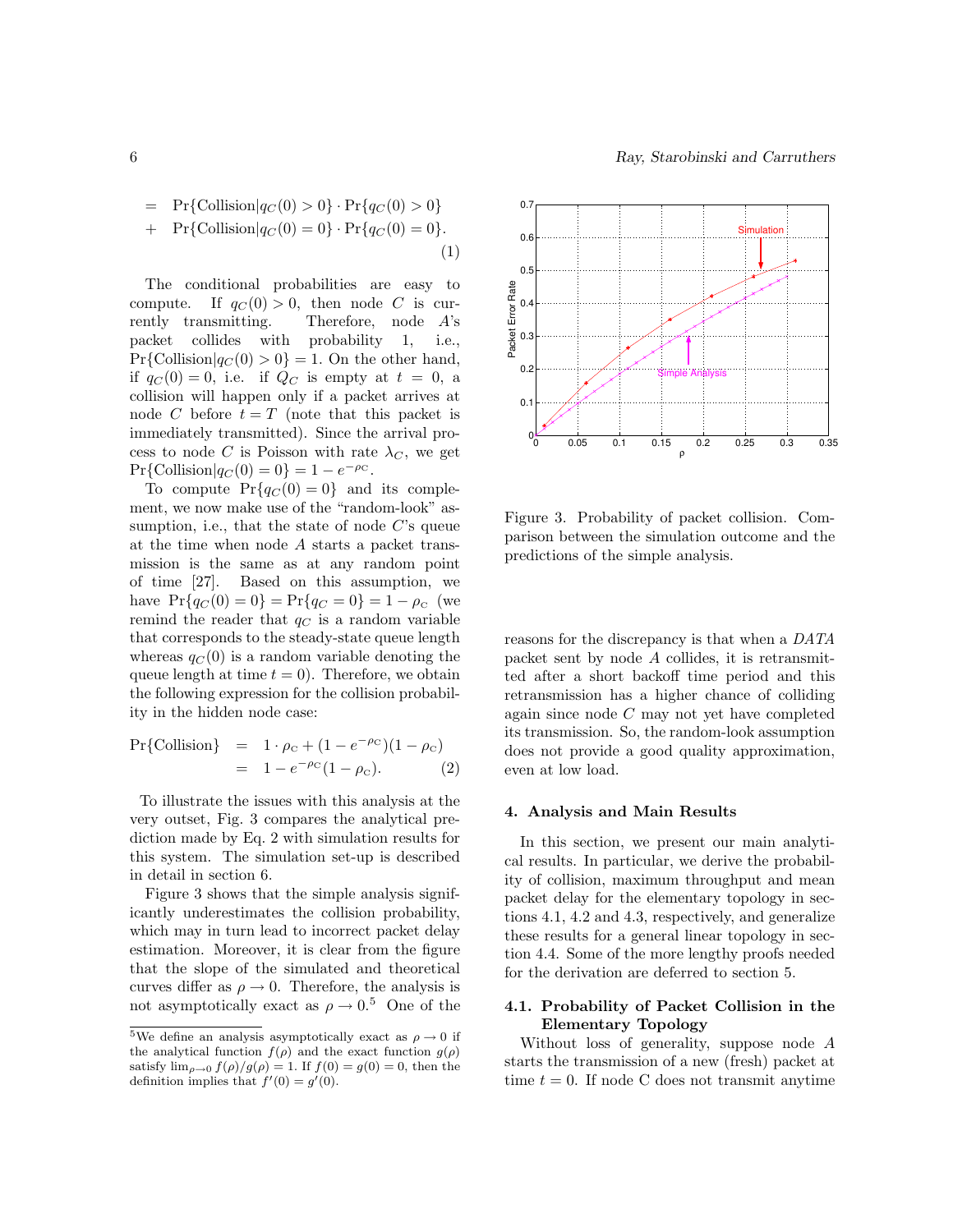during the interval  $[0, T]$ , then node A's transmission will be successful. Otherwise, node A needs to retransmit its packet. The retransmission will take place during the interval  $[T, 2T]$  (we remind that the backoff delay is assumed to be negligible). Again, this transmission will be successful only if node C does not transmit during that interval, and so forth. In general, node A will require  $N$  attempts until it succeeds in transmitting its packet, where  $N$  is the smallest positive integer such that node C does not transmit during the whole interval  $[(N-1)T, NT]$  (i.e. the queue at node C remains empty).

Let  $E[N]$  denote the mean number of transmissions per packet. The packet collision probability, denoted by  $P_{coll}$ , corresponds to the fraction of unsuccessful transmissions, that is,

$$
P_{coll} = \frac{E[N] - 1}{E[N]} = 1 - \frac{1}{E[N]}.
$$
\n(3)

Therefore, the derivation of an expression for  $P_{coll}$ reduces to computing  $E[N]$ .

Let  $q_C(t)$  denote the queue length distribution of node  $C$  at time  $t$ . The derivation of  $E[N]$  is performed by conditioning on the following two possible states of node C at time  $t = 0$ : (a)  $q_C(0) = 0$ , i.e., node C does not transmit, or (b)  $q_C(0) > 0$ , i.e., node C does transmit. We therefore have

$$
E[N] = E[N|q_C(0) > 0) \cdot Pr\{q_C(0) > 0\} + E[N|q_C(0) = 0) \cdot Pr\{q_C(0) = 0\}.
$$
 (4)

Define the constant  $\kappa = 1 + \frac{W_0(-\rho_C e^{-\rho_A - \rho_C})}{\rho_C}$  $\frac{\rho}{\rho_{\rm C}}$ . Here  $W_0(z)$  denotes the *Lambert* function, which is the solution to the equation  $xe^{x} = z$  in the unknown variable  $x$  [28]. In sections 5.1, 5.2 and 5.3, we will show that:

$$
E[N|q_C(0) = 0] = \frac{e^{\rho_C}}{1 - \rho_C}
$$
(5)  

$$
E[N|q_C(0) > 0] =
$$

$$
E[N|q_C(0) > 0] =
$$
  

$$
\frac{\rho_A + \kappa \rho_C + \kappa \rho_A e^{\rho_C} + \frac{\kappa \rho_A}{e^{\rho_A} - 1}}{\kappa \rho_A (1 - \rho_C)}
$$
 (6)

$$
Pr{q_C(0) > 0} = \n \frac{(e^{\rho_A} - 1)(e^{\rho_C} - P_{coll} - e^{\rho_C} P_{coll})}{1 - P_{coll}}.
$$
 (7)

The expression for  $Pr\{q_C(0) = 0\}$  is given by the complementary probability of Eq. 7. Note that  $Pr{q_C(0) = 0} \neq Pr{q_C = 0}$  since  $q_C$  denotes the steady-state value, whereas  $q_C(0)$  denotes the queue length at a special instant, namely when node A starts transmitting a packet (note also the difference in notation).

An expression for  $E[N]$  in terms of  $P_{coll}$  is obtained by substituting Eqs. 5, 6, and 7 into Eq. 4. Substituting  $E[N]$  into the L.H.S of Equation 3 yields an equation in  $P_{coll}$ . The solution is

$$
P_{coll} = 1 - \frac{(e^{\rho_{\rm A}} - 1) - \frac{\kappa \rho_{\rm A} \rho_{\rm C}}{\rho_{\rm A} + \kappa \rho_{\rm C}}}{(e^{\rho_{\rm A}} - 1) \left(e^{\rho_{\rm C}} + \frac{\rho_{\rm C}}{\rho_{\rm A}}\right) - \frac{\kappa \rho_{\rm C}}{\rho_{\rm A} + \kappa \rho_{\rm C}}}, \quad (8)
$$

which is the desired expression for the probability of packet collision.

# 4.2. Maximum Throughput in the Elementary Topology

The maximum throughput of the network is defined to be the largest traffic load at which the expected queue lengths at nodes A and C remain finite. The maximum throughput is therefore the boundary of the stable region. In the stable region, the following two conditions must hold: (i)  $Pr{q_A = 0} > 0$ , and (ii)  $Pr{q_C = 0} > 0$ . Since  $Q_C$  is an  $M/D/1$  queue,  $Pr\{q_C = 0\} = 1 - \rho_C$ , whence  $\rho_c$  must be smaller than 1 for condition (i) to hold. We use Little's law to find the  $Pr{q_A = 0}$ . Since, on average a packet at node A takes  $E[N] = \frac{1}{1-P_{coll}}$  attempts for successful transmission, the utilization of  $Q_A$  is given by  $\bar{\rho_A} = \lambda_A TE[N]$ . Then, the probability that  $Q_A$ is empty is given by Little's Law:

$$
\Pr\{q_A = 0\} = 1 - \bar{\rho_A} = 1 - \frac{\rho_A}{1 - P_{coll}}.\tag{9}
$$

So, for condition (ii) to hold,  $\rho_A$  must be smaller than  $1 - P_{coll}$ , where  $P_{coll}$  is given by Eq. 8.

Eq. 9 does not yield a closed-form formula, but allows us to compute the maximum throughput numerically. For example, with  $\rho_A = \rho_C = \rho$ , condition (ii) numerically translates to  $\rho < 0.401$ by using Eq. 9. Since  $\rho < 0.401$  also satisfies condition (i), we find that the maximum throughput is  $\rho^* = 0.401$ .

It is interesting to note that with  $\rho_A = \rho_C = \rho$ the maximum throughput is lower than  $\rho = 0.5$ .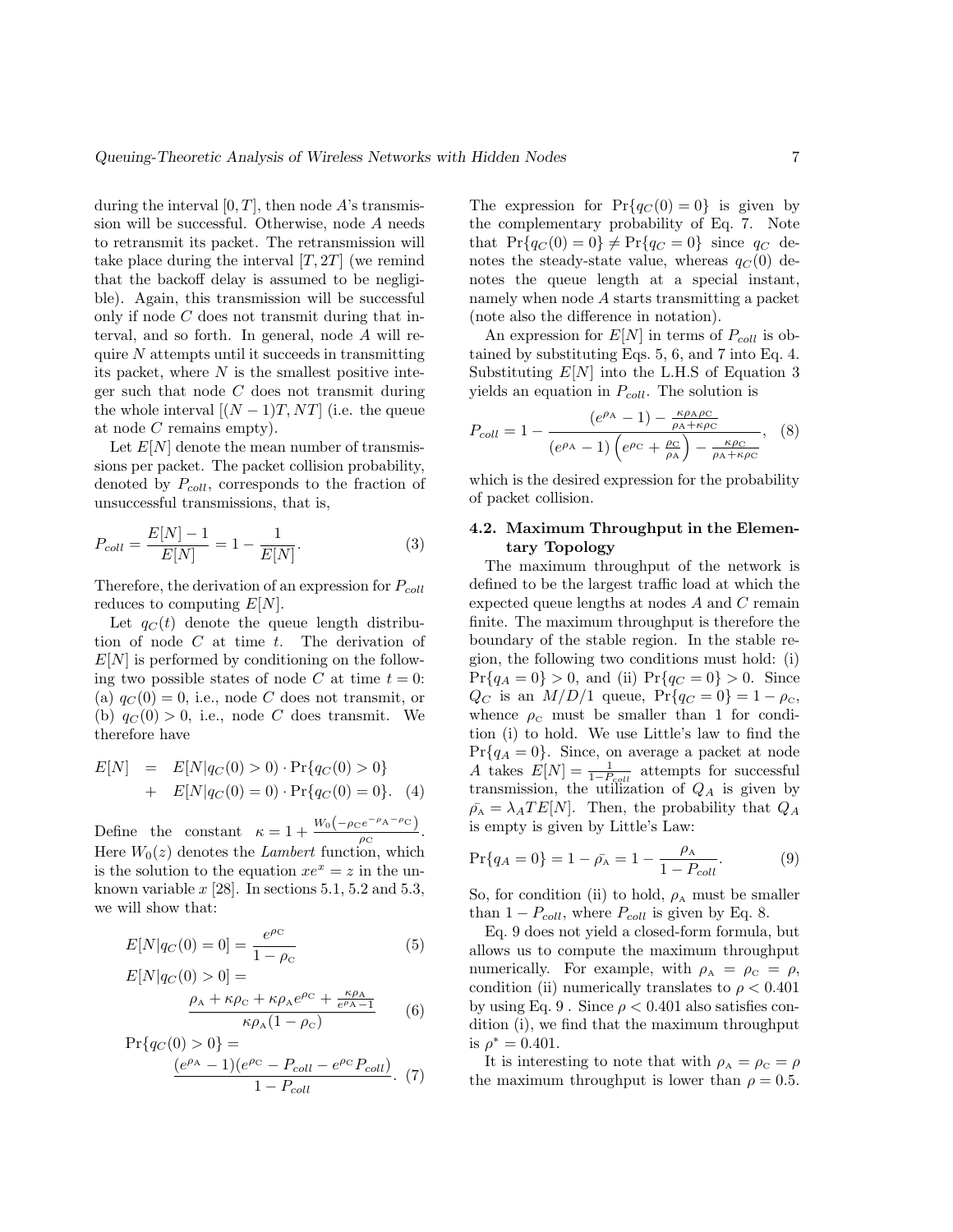The general linear case is even more surprising; for some nodes, the saturation occurs at load  $\rho = 0.15$  even though each node shares the channel with only one other node. We discuss this result in section 4.4.

Finally, we note that with  $\rho < 0.401$ , the average number of retransmissions per packet is always smaller than 1.5. Thus, our assumption that the maximum allowed number of retransmissions is unlimited is not very restrictive in practice.

# 4.3. Mean Packet Delay in the Elementary Topology

In this section, we derive the average system time spent by a packet at node A (or, simply the *delay*). Due to space constraint, we will only sketch the outline.

Let N attempts be required to transmit a fresh packet successfully. Then, the service time of this packet is NT. We note that the service times of successive packets are independent, but not identically distributed. In particular, as shown in sections 5.1 and 5.2, the expected service time depends on the state of node C at the beginning of a fresh packet transmission. Therefore, the Pollaczek-Khinchin (P-K) mean value formula [11, page 187] is not applicable directly. Instead, we derive the average system time in a manner similar to that done in [29, page 188].

Let  $T_Q$  be the average waiting time in queue, and  $T_{\rm sys}$  the average system time, including both queuing and service. Clearly,

$$
T_{\rm sys} = T_Q + TE[N] = T_Q + T/(1 - P_{coll}). \quad (10)
$$

Now, let  $N_Q$  be the mean number of packets waiting in queue (but not in service) found by a new arrival. Then, using Little's law,  $N_Q = \lambda_A T_Q$ . Also, let  $R$  be the mean residual service time of the packet in service if sampled at a random time. Then,

$$
T_Q = N_Q TE[N|q_C(0) = 0]
$$
  
+
$$
R(1 - \Pr{q_A = 0})
$$
  
= 
$$
\lambda_A T_Q TE[N|q_C(0) = 0]
$$
 (11)

$$
+R(1 - \Pr\{q_A = 0\}).
$$
 (12)

The conditioning in the expectation term follows from the fact that  $q_C(0) = 0$  for all packets that

are enqueued, as explained in section 5.3. The mean residual service time  $R$  is given by the following [11, page 172]

$$
R = \frac{E[(NT)^{2}|q_{C}(0) = 0]Pr{q_{C}(0) = 0}}{2TE[N]} + \frac{E[(NT)^{2}|q_{C}(0) > 0]Pr{q_{C}(0) > 0}}{2TE[N]}.
$$
 (13)

The second moment computations are long, but similar to the procedures described in sections 5.1 and 5.2. The final expression for the case  $\rho_A =$  $\rho_c = \rho$  turns out to be the expression shown in Eq. 14, which is the desired average packet delay.

## 4.4. Extension to General Linear Network

In this section, we extend our results of the elementary topology to a general linear topology. The linear topology is shown in Fig. 4. The nodes are arranged in pairs,  $(A_i, B_i)$   $(i = 0, 1, \ldots)$ . Each node can sense/interfere with only its nearest neighbors. Node  $A_i$  sends packets to node  $B_i$ ; exogenous arrivals to each node  $A_i$  follow an independent Poisson process with rate  $\lambda_i$ . As explained in section 3.1,  $B_i$  could represent a set of nodes instead of a single node.

The packet transmissions from node  $A_i$  experience a probability of packet collision  $P_i$ . Our goal is to approximate  $P_i$   $(i = 0, 1, ...)$  using the result obtained in section 4.1. We do this by iteratively calculating  $P_i$ 's, starting from  $P_0$ .

Since  $A_0$  is the only node which can send packets to  $B_0$ , packets sent by node  $A_0$  do not experience any collision, and  $P_0 = 0$ . Moreover, since  $P_0 = 0$ , the topology formed by the four nodes  $A_1, B_1, A_0, B_0$  is the same as the elementary topology depicted in Fig. 2(a). Therefore,  $P_1$  is given by Eq. 8, with  $\rho_A \leftarrow \rho_1 = \lambda_1 T$  and  $\rho_{\rm c} \leftarrow \rho_0 = \lambda_0 T$ .

Now, in the general case, assume  $P_i$  has been computed. Then, the effective load on node  $A_i$ is equal to  $\bar{\rho}_i = \frac{\lambda_i T}{1 - P_i}$ . Also, the busy periods of node  $A_i$   $(i = 0, 1, 2, ...)$  are still integer multiples of T. So, the behavior of node  $A_i$  can be approximated by an  $M/D/1$  queue with rate  $\bar{\rho}_i$ . Therefore, an expression for  $P_{i+1}$  can be derived using Eq. 8, with  $\rho_A \leftarrow \rho_{i+1} = \lambda_{i+1} T$  and  $\rho_C \leftarrow \bar{\rho}_i$ . This iterative procedure can then be used to compute  $P_i$  for all  $i, i = 0, 1, 2, \ldots$  We note that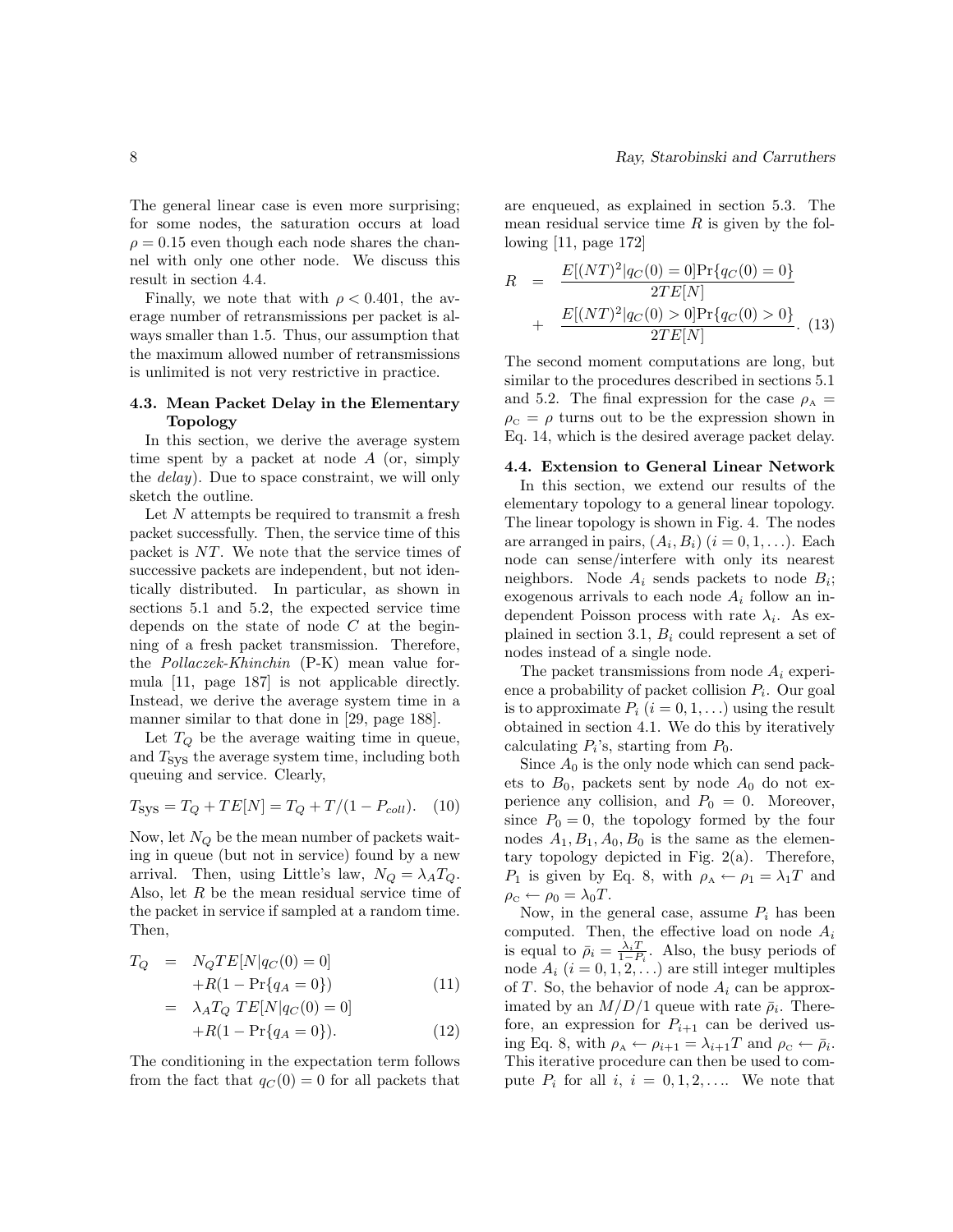Queuing-Theoretic Analysis of Wireless Networks with Hidden Nodes 9

$$
T_{\rm sys}/T = \frac{-2 - 4\kappa - \rho + 2\rho(\kappa + \rho) - e^{3\rho}(1 + \kappa)(2 - \rho)(1 - 2\rho)}{2(e^{\rho} - 1)(1 - \rho)(1 - \rho - \rho e^{\rho})(1 + \kappa - e^{\rho}(1 + \kappa) + \rho \kappa)} + \frac{e^{2\rho}(1 + \kappa)(2 + \rho(-9 + 2\rho)) + e^{\rho}(2 + \rho(5 - 2\rho) + \kappa(4 + 6\rho^2 - 4\rho^3))}{2(e^{\rho} - 1)(1 - \rho)(1 - \rho - \rho e^{\rho})(1 + \kappa - e^{\rho}(1 + \kappa) + \rho \kappa)}
$$
(14)



Figure 4. General linear network.

the  $M/D/1$  approximation is asymptotically exact at low load, as the number of retransmissions tends to zero in this regime. Our simulation results in section 6 show that this approximation carries over to fairly large load values.

It is interesting to note that the procedure generalizes to the case when the network is infinite. In particular, assume that  $\rho_i = \rho$  for all *i*, and the sequence,  $P_0, P_1, P_2, \ldots$  converges to P. Then, P is the probability of collision experienced by the nodes  $A_n$   $(n \geq N)$ , with N sufficiently large<sup>6</sup>. Then, P is given by substituting  $\rho_A \leftarrow \rho$  and  $\rho_{\rm C} \leftarrow \frac{\rho}{1-P}$  in Eq. 8, and solving the resultant fixed point equation.

#### 5. Proof of Key Expressions

#### **5.1.** Calculation of  $E[N]q_C(0) = 0$

In this section, we derive Eq. 5. First, we recall that  $Q_C$  behaves as an  $M/D/1$  queue. This queue passes through alternate cycles of idle and busy periods. Let us refer to Fig. 5, which shows the fashion in which idle periods alternate with busy periods. We denote the idle period durations by  $X_1, X_2, X_3, \ldots$  and the busy period durations by  $L_1, L_2, L_3, \ldots$ , etc.  $X_1$  is measured from  $t = 0$ . Idle periods are i.i.d. exponentially distributed random variables with mean  $E[X] = 1/\lambda_C$ , and busy periods are i.i.d random variables with mean  $E[L] = T/(1 - \rho_c)$  ([11], Chapter 5.8). We note that the duration of each busy period is an integer multiple of  $T$ , since the service time (the transmission time) of each packet is deterministic and equal to T.

Next, we recall that node A succeeds in transmitting its packet at the N-th attempt, that is, during the interval  $[(N-1)T, NT]$ . Let us denote by  $M$ , the number of busy periods of  $Q_C$ until node A successfully transmits its packet (in Fig. 5,  $M = 3$ ). We note that the end of the M-th busy period of  $Q_C$  always falls within the interval  $[(N-2)T,(N-1)T]$ . Next, denote by Y the time interval between the end of the M-th busy period of  $Q_C$  and the point of time  $t = (N-1)T$ . Y is defined to be 0 if the first transmission is successful, i.e.  $N = 1$ . The variables N, M, and Y are all random. The relation between these random variables can be expressed as follows

$$
NT = \sum_{i=1}^{M} X_i + \sum_{i=1}^{M} L_i + Y + T.
$$
 (15)

By taking the expectation on both sides of Eq. 15 and dividing by  $T$ , we obtain

$$
E[N|q_C(0) = 0]
$$
  
=  $\frac{1}{T}E\left[\sum_{i=1}^{M} X_i\right] + \frac{1}{T}E\left[\sum_{i=1}^{M} L_i\right] + \frac{1}{T}E[Y] + 1$ 

<sup>&</sup>lt;sup>6</sup>More precisely,  $P_n$  is arbitrarily close to  $P$ ; i.e. given  $\epsilon > 0, |P - P_n| < \epsilon$  for all  $n \geq N$ .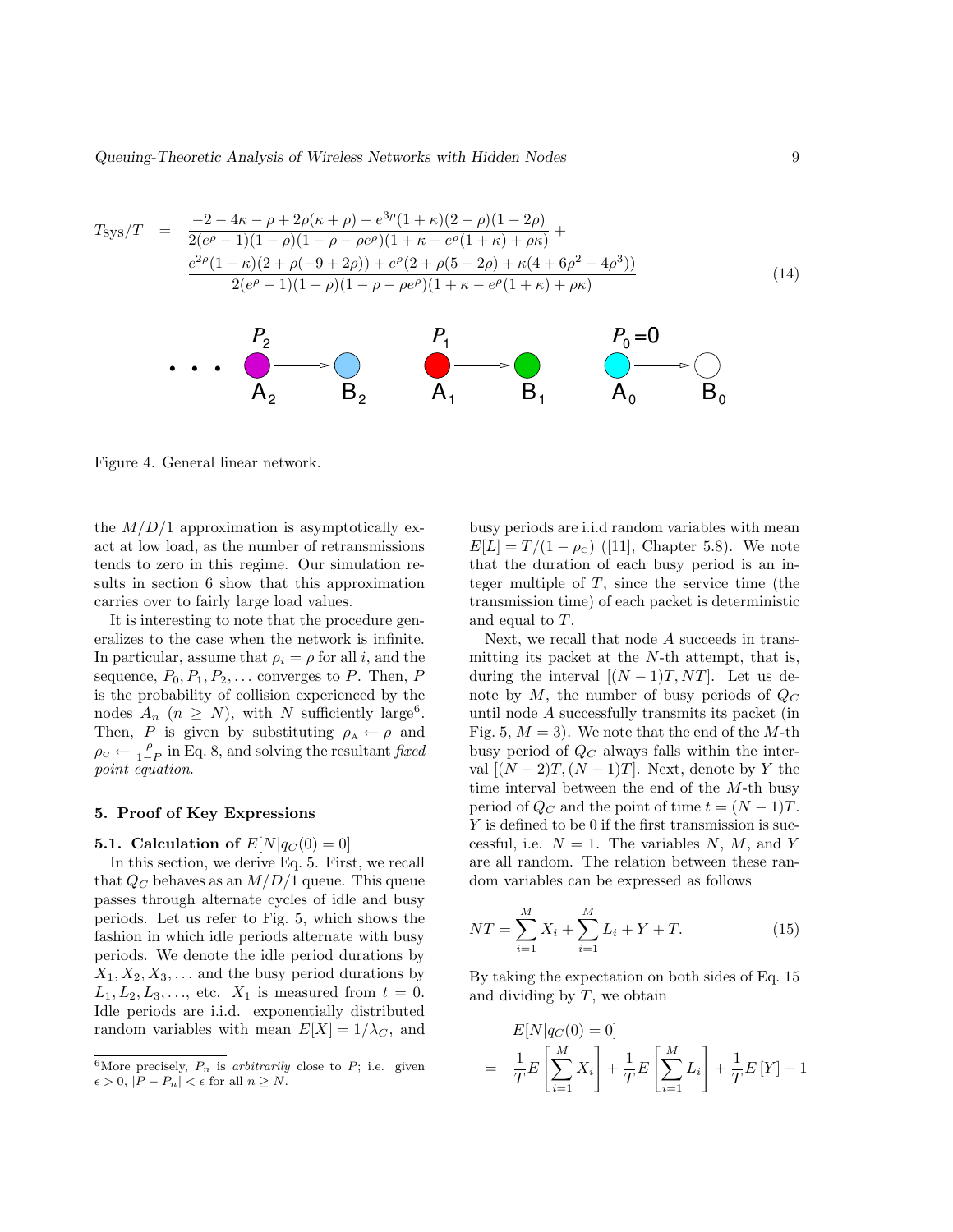$=\frac{1}{\pi}$  $\frac{1}{T}E\left[\sum_{i=1}^M\right]$  $i=1$  $X_i + Y$ 1  $+\frac{1}{7}$  $\frac{1}{T}E$  $\sqrt{ }$  $E\left[\sum_{i=1}^{M}\right]$  $i=1$  $L_i|M$   $\Big] + 1$ (16)

$$
= \frac{1}{T}E\left[\sum_{i=1}^{M} X_i + Y\right] + E[M]\frac{E[L]}{T} + 1 \qquad (17)
$$

$$
= \frac{1}{T}E\left[\sum_{i=1}^{M} X_i + Y\right] + E[M]\frac{1}{(1-\rho_{\rm c})} + 1. \quad (18)
$$

The transition from Eq. 16 to Eq. 17 follows from the fact that the busy periods of  $Q_C$  are i.i.d. and independent of M.

Our goal now is to derive expressions for  $E\left[\sum_{i=1}^{M} X_i + Y\right]$  and  $E[M]$ . The key observation for deriving these quantities is that the expression  $\sum_{i=1}^{M} X_i + Y$  must be an integer multiple of T. This property follows from Eq. 15 and the fact that the sum of the durations of busy periods, i.e.  $\sum_{i=1}^{M} L_i$ , is itself an integer multiple of T. We therefore can write

$$
\sum_{i=1}^{M} X_i + Y = (K - 1)T,\tag{19}
$$

where  $K \geq 1$  is an integer. Our next step is to compute  $E[K]$  which, from Eq. 19, will allow us to determine  $E\left[\sum_{i=1}^{M} X_i + Y\right]$ .

We proceed in the following way. Construct a new time axis  $t'$  from  $t$  by removing the busy periods  $L_i$ 's. This new axis is shown in Fig. 5. As shown in this figure, the  $m$ -th busy period on  $t'$ axis is represented by a point occurrence at time  $t' = \sum_{i=1}^{m} X_i$ . These occurrences are separated by i.i.d exponential variables,  $X_i$ 's. So, they constitute a Poisson process with intensity  $\lambda_C$ . We denote this process by P.

Furthermore, since each busy period is an integer multiple of T, the interval  $[(N-1)T, NT]$  on t axis is mapped to  $[(K-1)T, KT]$  on t' axis. K is therefore characterized to be the smallest positive integer so that the interval  $[(K-1)T, KT]$ on  $t'$  axis has no arrival of the process  $P$ .

Now we are in a position to compute  $E[K]$ . Since  $P$  is a Poisson process with rate  $\lambda_C$ , the probability that there is at least one arrival of  $P$  during any interval on length  $T$  on  $t'$  axis is

10 Ray, Starobinski and Carruthers

$$
(1 - e^{-\rho C}). \text{ Thus,}
$$
  
Pr(K = k) =  $(1 - e^{-\rho C})^{k-1} e^{-\rho C}$ , and (20)  

$$
E[K] = e^{\rho C}. \qquad (21)
$$

 $E[M]$  is also calculated with ease using the properties of  $P$ . On  $t'$  axis, M is simply the total number of arrivals of  $P$  in the interval [0, KT]. Define  $\nu_i$  to be the number of arrivals of the process  $\mathcal P$ during the interval  $[(j-1)T, jT]$  on t' axis. For example, in Fig. 5,  $\nu_1 = 2$  and  $\nu_2 = 1$ . Then, M is the sum of arrivals in each of the sub-intervals, i.e.

$$
M = \sum_{j=1}^{K-1} \nu_j.
$$
 (22)

The sum runs up to  $(K-1)$  since  $\nu_K = 0$  by the definition of K. By taking expectation on both sides, we get

$$
E[M] = (E[K] - 1) E[\nu | \nu > 0]
$$
 (23)

$$
= (e^{\rho_{\rm C}} - 1) \frac{\rho_{\rm C}}{1 - e^{-\rho_{\rm C}}} = \rho_{\rm C} e^{\rho_{\rm C}}, \qquad (24)
$$

where we omit the subscript of  $\nu$  as they are i.i.d. Substituting  $E[K]$  from Eq. 21 and  $E[M]$  from

Eq. 24 in Eq. 18, we get

$$
E[N|q_C(0) = 0]
$$
  
=  $\frac{1}{T}E\left[\sum_{i=1}^{M} X_i + Y\right] + E[M]\frac{1}{(1 - \rho_C)} + 1$  (25)  
=  $[\rho^{\rho_C} - 1] + [\rho_C \rho^{\rho_C}] \frac{1}{(1 - \rho_C)} + 1$  (26)

$$
= [e^{\rho_C} - 1] + [\rho_C e^{\rho_C}] \frac{1}{(1 - \rho_C)} + 1 \tag{26}
$$

$$
= \frac{e^{\rho c}}{1 - \rho_c}.\tag{27}
$$

This proves Eq. 5.

We now compute a quantity that will be used in section 5.3. Let  $W$  be the amount of time node A transmits and node C does not during the transmission attempts of this packet. Then,

$$
W = \left[\sum_{i=1}^{M} X_i + Y\right] + T.
$$
\n(28)

Therefore,

$$
E[W|q_C(0) = 0] = E\left[\sum_{i=1}^{M} X_i + Y\right] + T
$$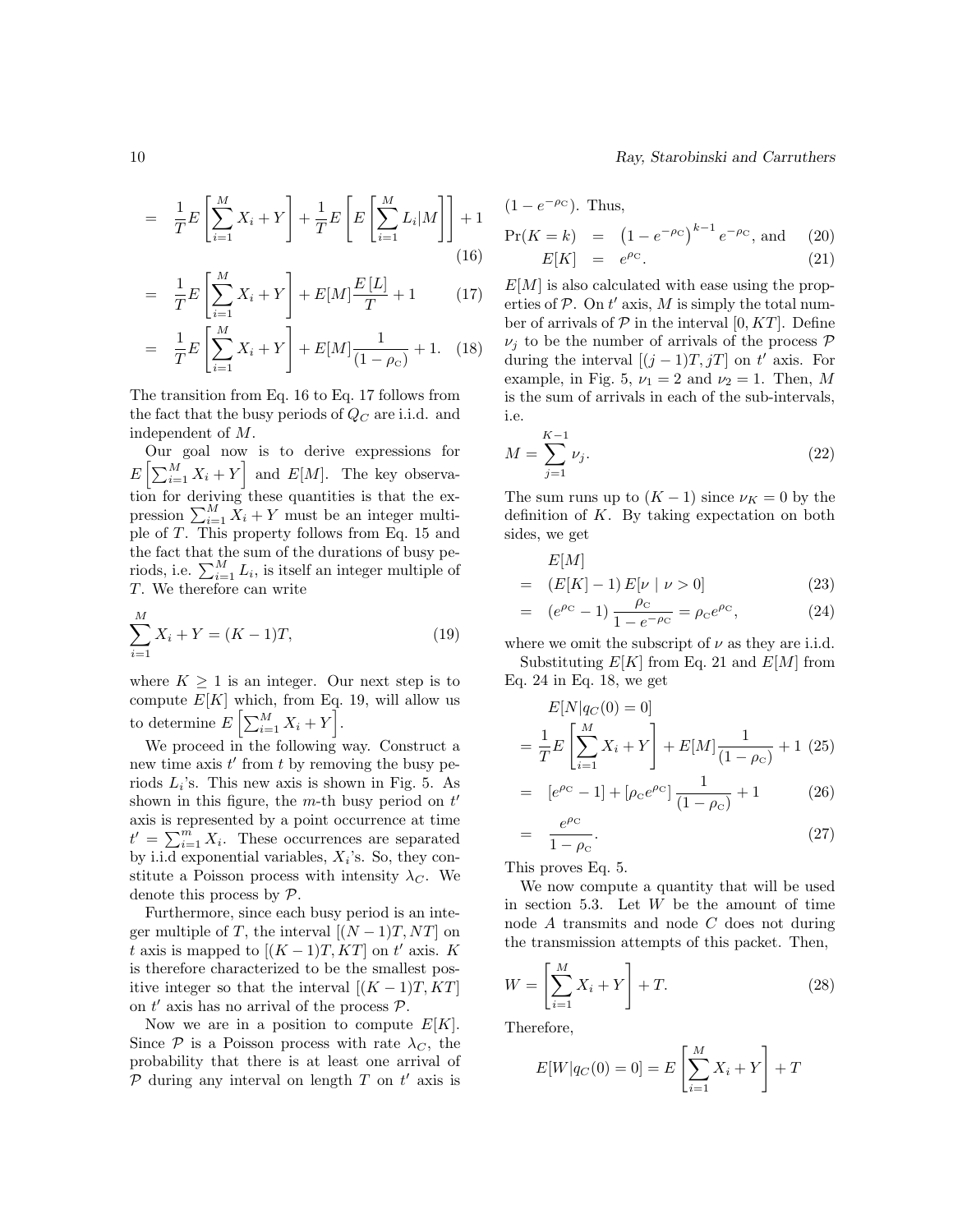$$
=T[e^{\rho c}-1]+T=Te^{\rho c}.
$$
 (29)

**5.2.** Calculation of  $E[N|q_C(0) > 0]$ 

Now we derive Eq. 6. The derivation is similar to the derivation of Eq. 5 presented in section 5.1 except that we need to consider an additional residual busy period of  $Q_C$ .

Let us refer to Fig. 6. It is given that  $Q_C$  is going through a busy period at time  $t = 0$ . Let this busy period end at  $t = L_0$ . Now, similar to section 5.1, define  $L_i$   $(i = 1, 2, ...)$  to be the length of *i*-th busy period,  $X_i$  to be the idle period preceding  $i$ -th busy period, and  $M$  to be the number of busy periods of  $Q_C$  following  $t = L_0$  until node A successfully transmits its packet during the interval  $[(N-1)T, NT]$ . The time interval between the end of the  $M$ -th busy period of  $Q_C$  and the point of time  $t = (N-1)T$  is again denoted by Y. These random quantities are related by the following equation,

$$
NT = \sum_{i=1}^{M} X_i + \sum_{i=1}^{M} L_i + Y + T + L_0.
$$
 (30)

We take expectations on both sides of Eq. 30 and obtain

$$
E[N|q_C(0) > 0] \tag{31}
$$

$$
= \frac{1}{T}E\left[\sum_{i=1}^{M} X_i + Y\right] + \frac{1}{T}E\left[E\left[\sum_{i=1}^{M} L_i|M\right]\right]
$$

$$
+1 + \frac{1}{T}E\left[L_0\right]
$$
(32)

$$
= \frac{1}{T}E\left[\sum_{i=1}^{M} X_i + Y\right] + E[M]\frac{E[L]}{T} + 1 + \frac{1}{T}E[L_0].
$$
\n(33)

Our goal now is to obtain the individual expectations. We begin by  $E[L_0]$ .

First note that, although  $L_0$  is the residual busy period of  $Q_C$ ,  $t = 0$  is not a random instant. Thus, the standard expression for the residual time does not apply. We will therefore compute  $E[L_0]$  from the basic principles.

Figure 7 shows a typical sample path for the case  $q_C(0) > 0$ . During an instant when node C was idle, node A finishes its busy period. This busy period is followed by an idle period,  $I$ , which is exponentially distributed with parameter  $\lambda_A$ . The idle period I ends at time  $t = 0$ . Since it is given that  $q_C(0) > 0$ , node C is busy when I terminates.

Our next task is to compute the probability density of the length of the busy period that contains  $t = 0$ , in terms of the known probability density of the length of busy periods of node C (an  $M/D/1$  queue),  $f_X(x)$ . Let  $\overline{B}$ , an arbitrary busy period of  $Q_C$  of length x, begin at the time  $I = I_0$ , and let  $\sigma$  denote the rest of the idle period I. Due to the memoryless property of the exponential distribution  $I, \sigma$  is exponentially distributed with parameter  $\lambda_A$ . Therefore, the probability that  $\bar{B}$  contains  $t = 0$ —given that the length of  $\bar{B}$  is x—is equal to  $Pr{\sigma < x} =$  $(1-e^{-\lambda_A x})$ . Therefore, the probability density of B, the busy period that contains  $t = 0$ , is given by

$$
p_B(x) = (1 - e^{-\lambda_A x}) f_X(x) / \kappa.
$$
 (34)

Here,  $\kappa = \int_{x=0}^{\infty} (1 - e^{-\lambda_A x}) f_X(x) dx$  is the normalizing constant.  $\kappa$  is computed by noting that  $w = \int_{x=0}^{\infty} e^{-\lambda_A x} f_X(x) dx$  satisfies the functional equation  $w = e^{-(\lambda_A + \lambda_C - \lambda_C w)T}$  [11, page 212], whence  $\kappa = 1 + \frac{W_0(-\rho_C e^{-\rho_A - \rho_C})}{\rho_C}$  $\frac{\rho}{\rho_{\rm C}}$ .

Finally, the probability density of the residual time  $L_0$ , given that the length of B is x, is computed by noting that  $Pr{L_0 \le r | B = x}$  $Pr{\sigma \geq x - r | \sigma \leq x}$ , whence

$$
p_{L_0|B}(r|x) = \frac{\lambda_A e^{-\lambda_A x}}{1 - e^{-\lambda_A x}} e^{\lambda_A r}.
$$
 (35)

So,  $E[L_0|B = x] = \frac{x}{1-e^{-\lambda_A x}} - \frac{1}{\lambda_A}$ . Combining with Eq. 34, we obtain

$$
E[L_0] = \frac{T}{\kappa (1 - \rho_{\rm c})} - \frac{T}{\rho_{\rm A}}.\tag{36}
$$

Our next goal is to compute  $E\left[\sum_{i=1}^{M} X_i + Y\right]$ . Unlike the previous case, however,  $\sum_{i=1}^{M} X_i + Y$ is not an integer multiple of T. We thus introduce a new variable that will allow us to use the technique presented in section 5.1.

Let s be the smallest integer so that  $sT > L_0$ . We define  $\tau = sT - L_0$ . Due to the memoryless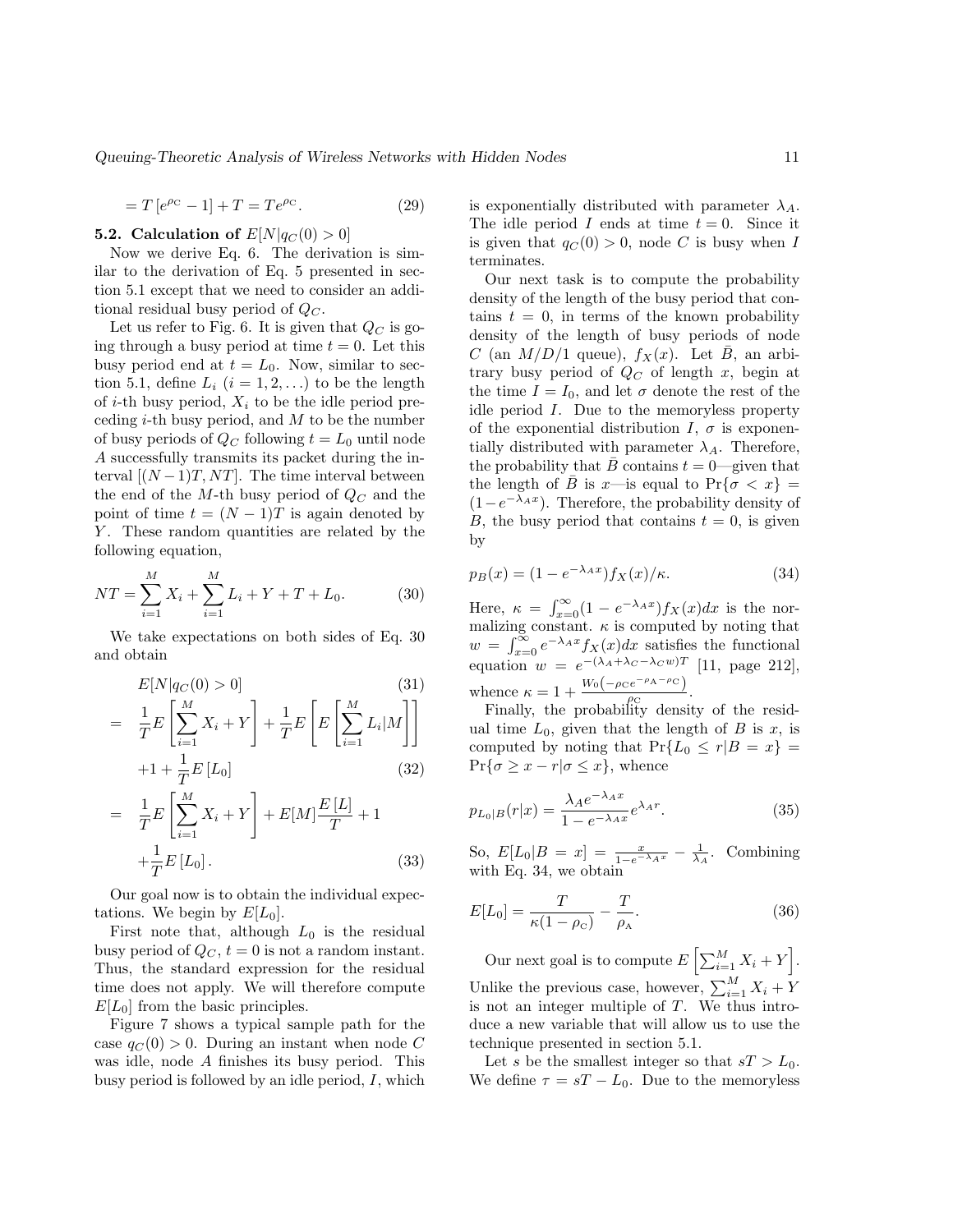property of  $\sigma$ , it follows that the distribution of  $\tau$  is given by

$$
p_{\tau}(y) = \frac{\lambda_A e^{-\lambda_A y}}{1 - e^{-\rho_A}},\tag{37}
$$

where  $y \in [0, T]$ . It follows then

$$
E[\tau] = T/\rho_A - T/(e^{\rho_A} - 1). \tag{38}
$$

We now note that  $\sum_{i=1}^{M} X_i + Y - \tau$  is an integer multiple of T. This is because, rewriting Eq. 30,

$$
\sum_{i=1}^{M} X_i + Y - \tau = NT - \sum_{i=1}^{M} L_i - T - (L_0 + \tau), (39)
$$

and all the terms in the R.H.S of Eq. 39  $\sum_{i=1}^{M} X_i + Y = \tau + (K - 1)T.$ are integer multiples of  $T$ . So, we can write

To compute  $E[K]$ , we will apply the same technique that we used in section 5.1. We construct a new time axis  $t'$  from  $t$  by removing the busy periods  $L_i$   $(i = 1, 2, ...)$ . This new axis is shown in Fig. 6. The only difference is that we choose  $t'$  in such a way that the point of time  $t = L_0$  is mapped to  $t' = -\tau$ . As we explained in section 5.1, the  $m$ -th busy period on  $t'$  axis is represented by a point occurrence at time  $t' = \sum_{i=1}^{m} X_i - \tau$ , and these occurrences constitute a Poisson process with intensity  $\lambda_C$ . We again denote this process by P. The interval  $[(N-1)T, NT]$  on t axis is mapped to  $[(K-1)T, KT]$  on t' axis. K is again characterized to be the smallest positive integer so that the interval  $[(K-1)T, KT]$  on  $t'$  axis has no arrival of the process  $P$ .

The probability distribution of K remains as before; namely,

$$
\Pr(K = k) = (1 - e^{-\rho c})^{k-1} e^{-\rho c}, \text{ and } (40)
$$
  

$$
E[K] = e^{\rho c}. \tag{41}
$$

To compute  $E[M]$ , we count the number of arrivals in each sub-interval. Define  $\nu_0$  to be the number of arrivals of  $P$  during the interval  $[-\tau, 0]$ , and  $\nu_i$  ( $j \geq 1$ ) to be the number of arrivals of P during the interval  $[(j-1)T, jT]$  on  $t'$  axis. Then, M, the total number of arrivals of  $P$  during the interval  $[-\tau, KT]$  is the sum of  $\nu_i$ 's:

$$
M = \sum_{j=0}^{K} \nu_j = \sum_{j=0}^{K-1} \nu_j,
$$
\n(42)

since  $\nu_K = 0$  by the definition of K.  $\nu_j$  (j =  $1, 2, \ldots, K - 1$  are i.i.d and independent of  $\tau$ . However,  $\nu_0$ , depends on  $\tau$ . Also note that the possibility  $\nu_0 = 0$  is not excluded. We compute the expectation of  $\nu_0$  separately by conditioning on  $\tau$ . Since  $\mathcal P$  is a Poisson process,  $E[\nu_0|\tau] =$  $\lambda_C \tau$ , whence,  $E[\nu_0] = \lambda_C E[\tau] = \frac{\rho_C}{\rho_A} - \frac{\rho_C}{e^{\rho_A} - 1}.$ Here, we substituted  $E[\tau]$  from Eq. 38. Therefore,

$$
E[M] = E[\nu_0] + (E[K] - 1) E[\nu | \nu > 0] \quad (43)
$$
  
=  $\frac{\rho_c}{\rho_A} - \frac{\rho_c}{e^{\rho_A} - 1} + \rho_c e^{\rho_c}.$  (44)

Now we substitute  $E[K]$  from Eq. 41 and  $E[M]$ from Eq. 44 into 33, and obtain the desired expectation:

$$
E[N|q_C(0) > 0]
$$
  
= 
$$
\frac{e^{\rho_A + \rho_C} - e^{\rho_C} - 1}{(e^{\rho_A} - 1)(1 - \rho_C)} + \frac{\rho_A + \kappa \rho_C}{\kappa \rho_A (1 - \rho_C)}.
$$
 (45)

This proves Eq. 6.

The following quantity will be used in section 5.3. Let  $W$  be the amount of time node  $A$ transmits and node C does not during the transmission attempts of this packet. Then,

$$
W = \left[\sum_{i=1}^{M} X_i + Y\right] + T.
$$
\n(46)

It follows that

$$
E[W|q_C(0) > 0]
$$
  
= 
$$
E\left[\sum_{i=1}^{M} X_i + Y|q_C(0) > 0\right] + T
$$
 (47)

$$
= T\left[\frac{1}{\rho_{\rm A}} - \frac{1}{e^{\rho_{\rm A}} - 1} + e^{\rho_{\rm C}}\right]. \tag{48}
$$

5.3. Derivation of  $\Pr\{q_C(0) > 0\}$ 

In this section, we derive Eq. 7, the probability that node  $C$  is transmitting at the time node  $A$ starts transmitting a fresh packet, i.e.  $q_C(0) > 0$ .

We first observe that the event  $q_C(0) > 0$  occurs with nonzero probability if and only if an arrival to node A finds  $Q_A$  empty and  $Q_C$  busy. Clearly,  $q_C(0) > 0$  for all such arrivals, since the packet is transmitted immediately. It is also clear that  $q_C(0) = 0$  for the arrivals that find both  $Q_A$  and  $Q_C$  empty. On the other hand, if an arrival finds  $Q_A$  nonempty—i.e. it is queued—then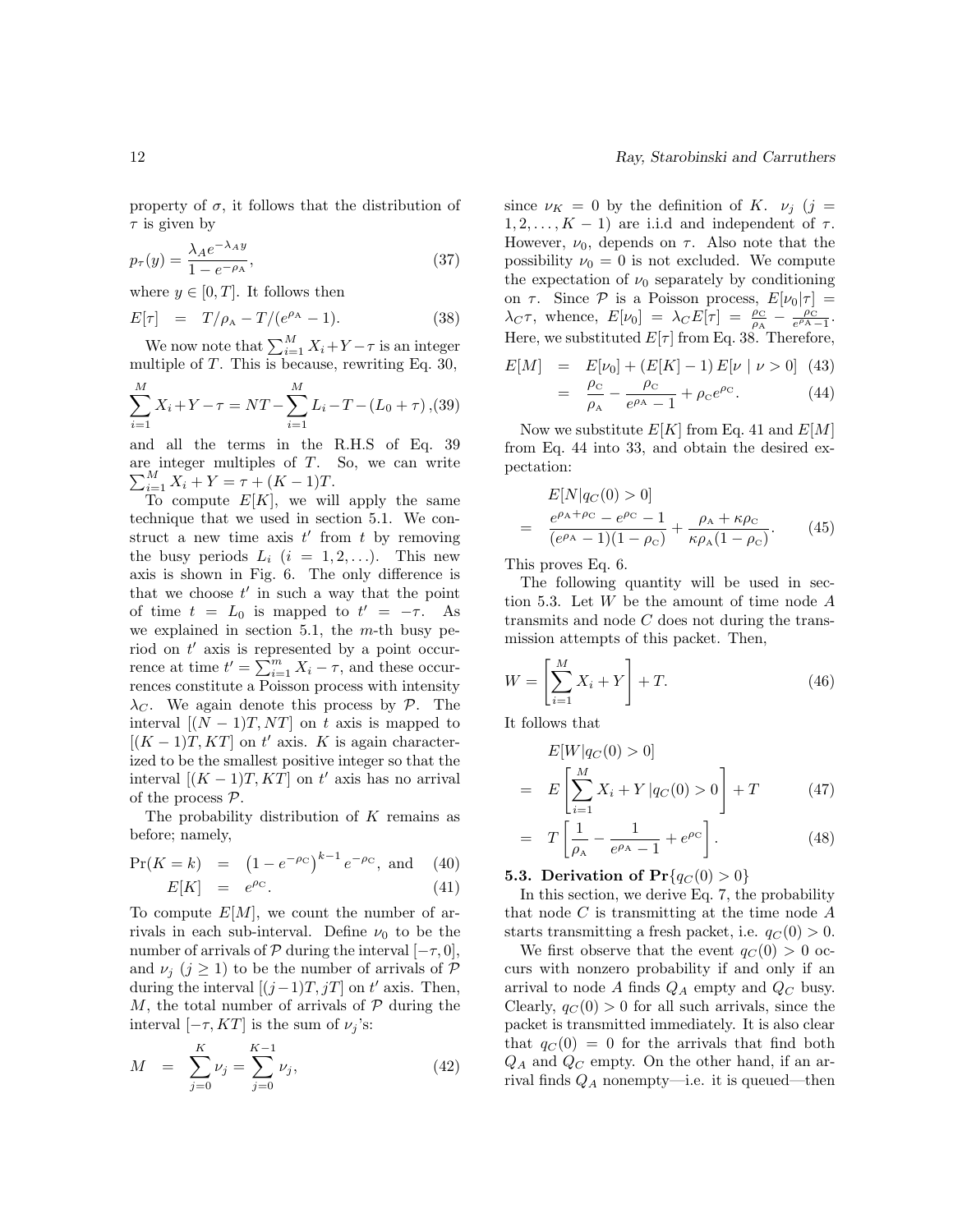with probability 1, node  $C$  is empty at the time this packet is transmitted; otherwise, the previous packet sent by node A would not have been transmitted successfully. So,

$$
Pr{q_C(0) > 0} = Pr{An arrival to node A finds}
$$
  
 
$$
Q_A \text{ empty and } Q_C \text{ nonempty}.
$$

However, by the PASTA (Poisson Arrivals See Time Average) property, an arrival to node A finds the system is at its steady-state distribution. Thus,

$$
Pr{q_C(0) > 0} = Pr{q_A = 0, q_C > 0}.
$$
 (49)

We will derive Eq. 49 by computing  $Pr{q_A =$  $0, q_C = 0$  using Little's law. We observe that the event  $q_A = 0, q_C = 0$  is equivalent to that the system consists of  $Q_A$  and  $Q_C$  is empty. So, we can find  $Pr{q_A = 0, q_C = 0}$  by applying Little's law to the whole system. The utilization of the system is given by:

System Utilization  $=$  fraction of time node  $C$ transmits  $+$  fraction of time node A transmits and node C does not.

Let  $W$  denote the amount of time node  $A$  transmits and node  $C$  does not during the transmission attempts of a packet. We can then write the System Utilization:

$$
\bar{\rho}_{sys} = \lambda_C T + \lambda_A E[W],\tag{50}
$$

and the probability that the system is empty

$$
\Pr\{q_A = 0, q_C = 0\} = 1 - \bar{\rho}_{sys}.
$$
\n(51)

We compute  $E[W]$  by conditioning. We distinguish between the cases when  $q_C(0) = 0$  and  $q_C (0) > 0$ . The conditional expectations are given by Eq. 29 and Eq. 48. So,

$$
E[W]
$$
  
=  $E[W|q_C(0) > 0] \cdot \Pr\{q_C(0) > 0\}$  (52)  
+  $E[W|q_C(0) = 0] (1 - \Pr\{q_C(0) > 0\})$  (53)  
=  $T\left[\left(\frac{1}{\rho_A} - \frac{1}{e^{\rho_A} - 1}\right) \cdot \Pr\{q_A = 0, q_C > 0\}\right]$ 

$$
+ e^{\rho c} \bigg]. \tag{54}
$$

The substitution of  $Pr{q_C(0) > 0}$  is made using Eq. 49.

Various probabilities are related by the fundamental relation:

$$
Pr{q_A = 0, q_C > 0} = Pr{q_A = 0}
$$
\n
$$
Pr{q_A = 0, q_C = 0}.
$$
\n(55)

Substituting  $Pr{q_A = 0}$  from Eq. 9,  $Pr{q_A = 0}$  $0, q_C = 0$  from Eq. 51 and  $E[W]$  from Eq. 54 in Equation 55, we get our desired expression

$$
Pr{q_C(0) > 0} = Pr{q_A = 0, q_C > 0} (56)
$$

$$
\frac{(e^{\rho_{\rm A}} - 1)(e^{\rho_{\rm C}} - P_{coll} - e^{\rho_{\rm C}} P_{coll})}{1 - P_{coll}}.
$$
 (57)

This proves Eq. 7.

=

## 6. Simulation Results

In this section we present simulation results that verify the correctness of our analysis as well as its ability to predict the performance of IEEE 802.11 networks.

## 6.1. Validation of the Analysis

In order to validate our analysis, we have developed a discrete event simulator in Matlab [30] that simulates the elementary topology shown in Fig. 2(a) and make exactly the same modeling assumptions as those described in section 3: namely, the packet arrivals at the nodes are independent Poisson processes with rate  $\lambda$ , each frame takes one unit time to transmit, unsuccessful frames are retransmitted immediately, and maximum retransmission per packet is unlimited. The simulation is run for 100,000 unit time. Since there is no modeling mismatch, we expect essentially an exact match between the simulation and the theory.

This is indeed the case as shown in Figs. 8 and 9. Fig. 8 plots the probability of packet collision (the Packet Error Rate), while Fig. 9 plots the mean system time of a packet. Both figures compare the analytical results with those obtained by simulation. From the plots, it is clear that the match between the simulation and analytical results is excellent, which validates the correctness of our analytical results.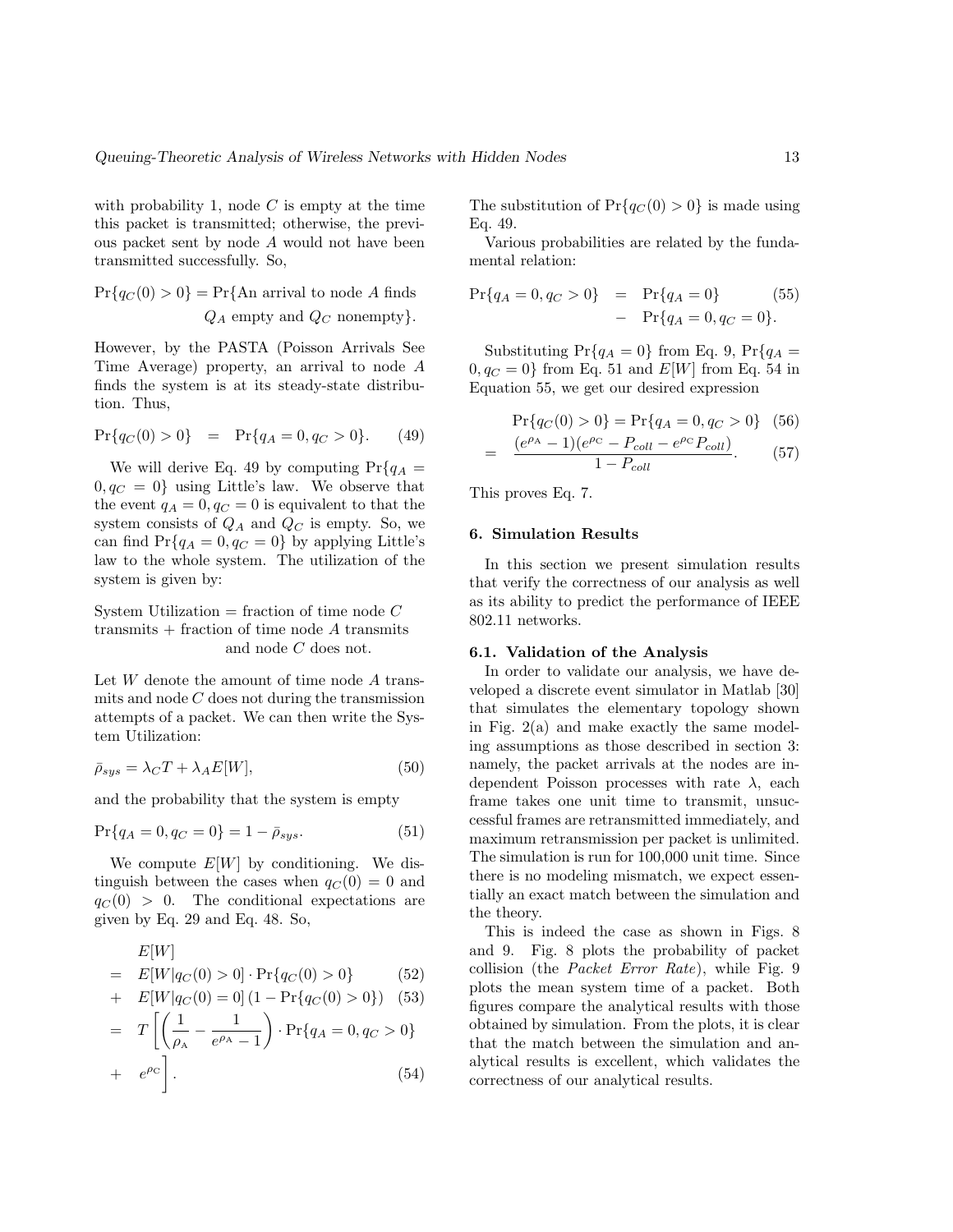



Figure 8. Simulation vs. Theory: Probability of packet collision.

Figure 9. Simulation vs. Theory: Average delay seen by the packets at node A.

#### 6.2. Simulation of IEEE 802.11 network

Verifying the applicability of our analytical models to real systems is our next task. In order to do so, we have created a simulation environment based on the ns simulator [26], which simulates wireless networks based on IEEE 802.11 standard. Table 1 summarizes the main parameter settings for the simulator. The values used for retry limits and propagation model are default. RTS threshold is set to 3000 so that nodes do not use RTS/CTS handshake.

# 6.2.1. Elementary Topology

We start by describing simulation outcomes for the elementary topology shown in Fig.  $2(a)$ .

Probability of packet collision: Fig. 10 compares the probability of packet collision resulted in NS simulation, and the theoretical prediction. From the plot, it is clear that the simulation and the analysis match very well. Small discrepancy is observed only at a very high traffic load ( $\rho \approx 0.4$ ) is the saturation point), where some of our modeling assumptions are no longer valid. We also point out that the probability of packet collision is already 50% in this area. So, a practical network may anyway not be able to work at such high traffic loads.

Average system time: Next, we compare the simulation and theoretical results for the average system time, shown in Fig. 11. The  $y$ -axis is normalized by the packet transmission time  $T$ . It is clear that the theoretical prediction matches well with the simulation results, especially at lower values of traffic load. At higher values of traffic load, where probability of collision is nearly 50% (cf. Fig. 10), some discrepancy arises due to nonzero backoff intervals.

Maximum throughput: Finally, we consider the maximum throughput of this network. Fig. 12 shows the average system time, normalized by the packet transmission time  $T$ , versus the traffic load. The simulation clearly indicates that the queue of node A saturates around a load of  $\rho = 0.4$ . The theoretical prediction of the maximum throughput, derived in section 4.2, is  $\rho^* = 0.401$  which agrees very well with the simulation result.

## 6.2.2. Linear Topology

Now we describe simulation outcomes for the general linear network. The topology is shown in Fig. 4, where we used 15 pairs of nodes:  $(A_0, B_0)$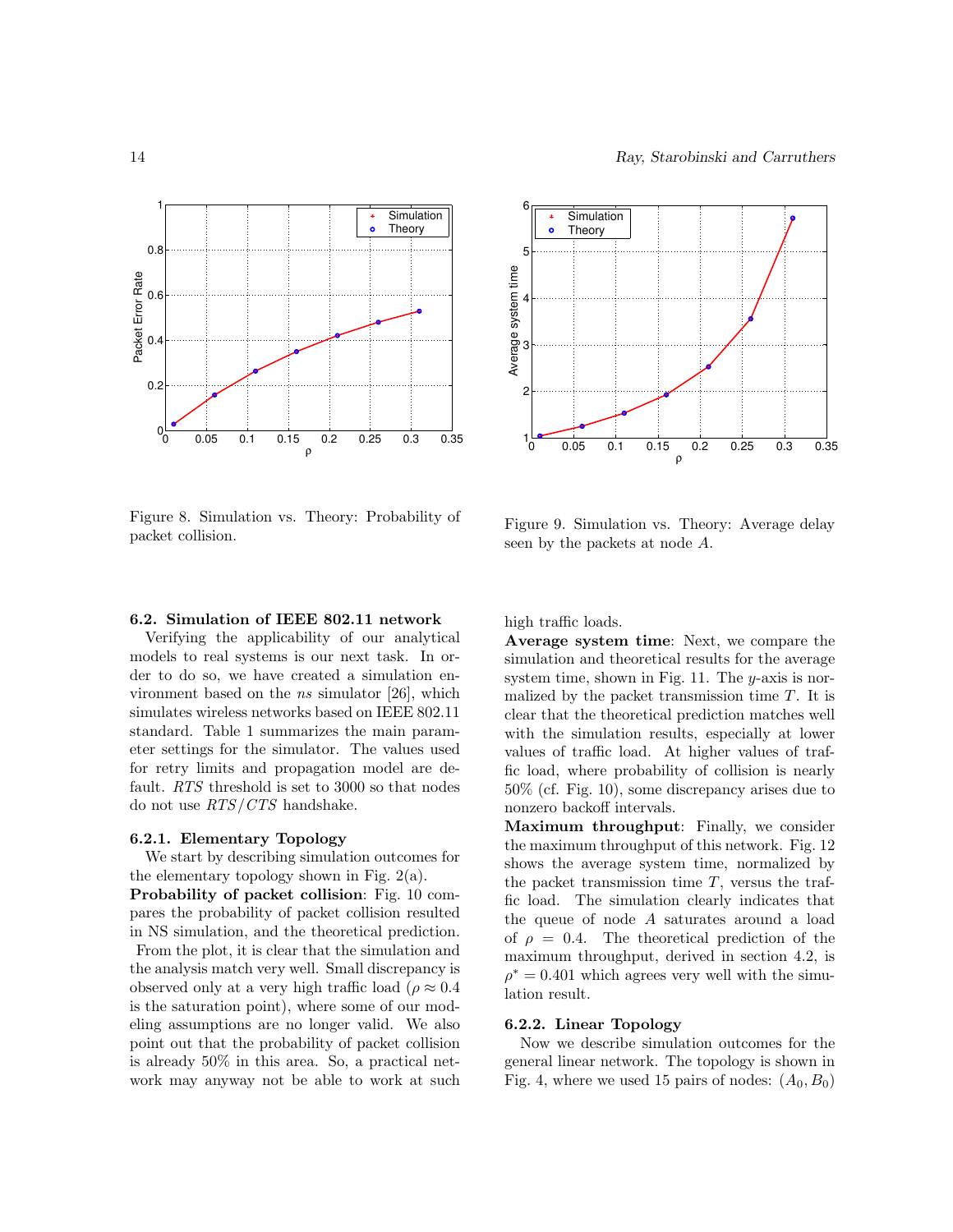Table 1

Key NS parameters.

| Routing protocol           | DumbAgent             |
|----------------------------|-----------------------|
| Propagation model          | TwoRayGround          |
| Data rate                  | $1 \text{ Mb/s}$      |
| Carrier sense threshold    | $2.5 \times 10^{-10}$ |
| Receiving range Threshold  | $2.5 \times 10^{-10}$ |
| Packet size                | 2000 Byte             |
| Short retry limit          |                       |
| Long retry limit           | 4                     |
| $\overline{RTS}$ Threshold | 3000                  |
|                            |                       |

to  $(A_{14}, B_{14})$ . Exogenous arrivals at each node  $A_i$ follow independent Poisson processes, each with a common rate  $\lambda$  (hence, by definition,  $\rho = \lambda T$ ). Probability of packet collision: Fig. 13 compares the analytical and ns simulation results for probability of collision at nodes  $A_1$ ,  $A_7$  and  $A_{14}$ . The figure clearly shows that our analytical expression is asymptotically exact at low load. Moreover, the analysis clearly captures the behavior of the curves, although discrepancies are observed when the probability of collision is high.

It is interesting to observe that as we go further to the left (cf. Fig. 4), the probability of collision becomes very high even at relatively low load. This is perhaps surprising since packets of node  $A_i$  are only affected by the transmissions of node  $A_{i-1}$ . An intuitive reason is as follows: due to the transmissions at node  $A_0$ , node  $A_1$ 's packets collide, which are retransmitted. These retransmissions cause further packet collisions at node  $A_2$ . So, node  $A_2$ 's packets experience a higher probability of packet collision, which in turn affects node  $A_3$ ; and so on. Therefore, the impact of hidden nodes is cumulative in this topology.

Maximum throughput: The nodes in the linear network can achieve different maximum throughput. In particular, when the common exogenous load value,  $\rho$ , is increased, the leftmost node saturates first, due to the cumulative effect explained above. In Table 2, we show the maximum throughput observed at nodes  $A_1$ ,  $A_7$  and  $A_{14}$  in the simulation as well as the theoretical predictions.



Figure 10. Probability of packet collision: Comparison between NS simulation and theory.

| Table 2                                   |  |  |  |
|-------------------------------------------|--|--|--|
| Maximum throughput in the linear network. |  |  |  |
|                                           |  |  |  |

|       | Theory | Simulation |
|-------|--------|------------|
|       | 0.401  | 0.400      |
| $A_7$ | 0.160  | 0.185      |
| A14   | 0.140  | 0.160      |

We find that the theoretical predictions are lower than simulation outcomes. The discrepancy occurs due to the fact that our theoretical results for the general linear network are based on low load assumption, so they are less accurate near the saturation point. Nevertheless, the theory does predict the right order of magnitude—in fact, it provides a lower estimate—which is often sufficient for many purposes.

#### 7. Conclusion

In this paper, we have quantified the impact of hidden nodes on the performance of linear wireless networks. We have performed an analysis based on a model that closely follows the IEEE 802.11 protocol, taking into consideration the ef-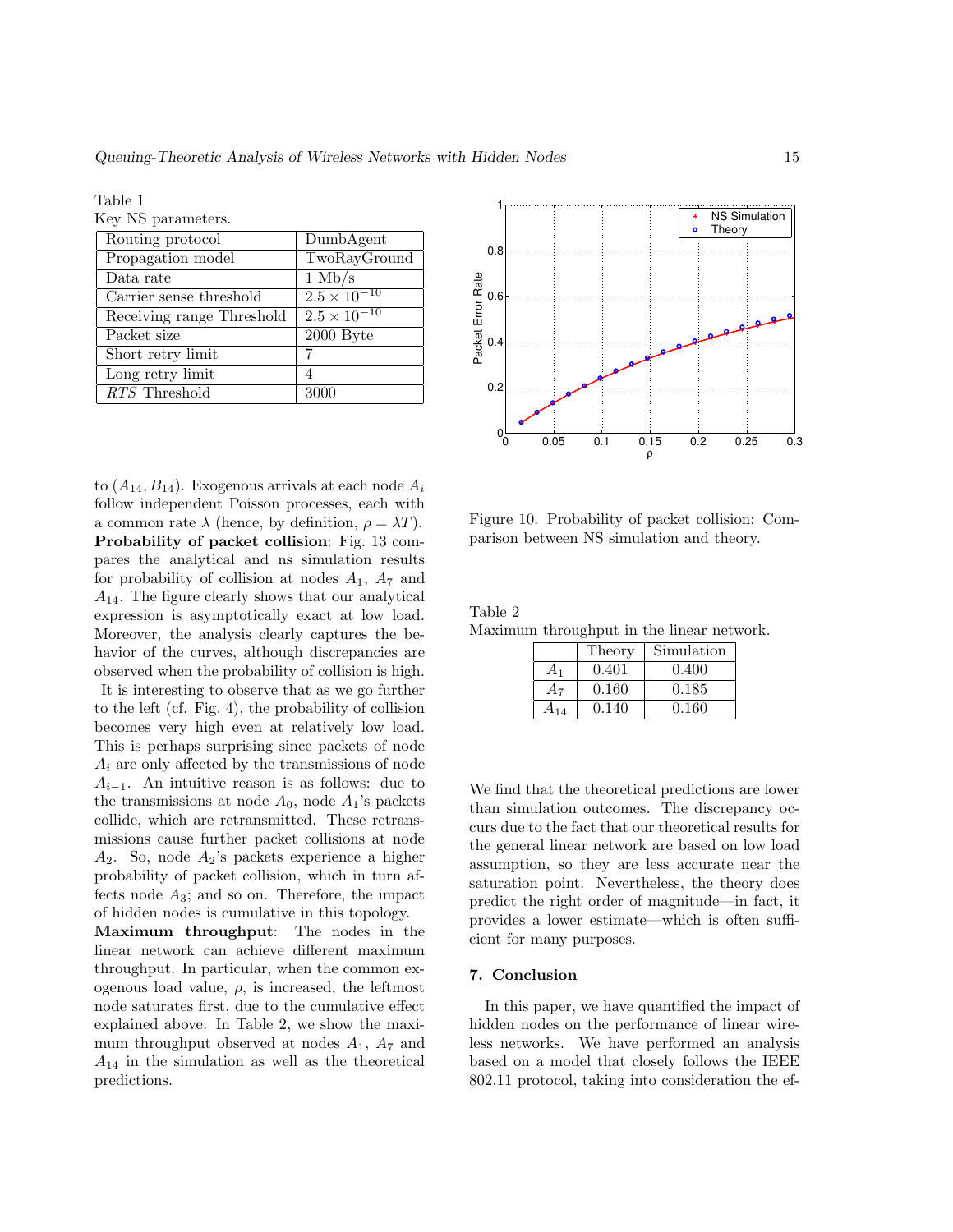



Figure 11. Average system time: NS simulation vs. theory.

Figure 12. Maximum throughput: NS simulation. Theoretical prediction is  $\rho^* = 0.401$ .

fects of queuing and retransmissions at each node.

In order to make the analysis tractable, we have decomposed the general network into elementary 4-node topologies. For these topologies and based on our statistical assumptions, we have derived exact expressions for the probability of packet collision, maximum throughput and mean packet delay. We then generalized these results to the case of general linear wireless networks. In particular, we developed a simple iterative procedure that allows to approximate the packet collision probability and maximum throughput at each node of a linear wireless network.

We made use of simulation to verify the correctness of our analysis as well as its applicability to predict the performance of IEEE 802.11 networks. The analytical results were verified by a Matlab based discrete event simulation, whereas we used the IEEE 802.11 standard NS simulator to verify the merits of the analytical predictions. The Matlab simulation results matched exactly with the analytical predictions, thereby validating our analysis. The NS simulations showed that our analytical results provide high quality predictions of network performance; slight discrepancy was observed only at traffic load where the probability of packet collision is already very high. For the case of the general linear network, we also observed and discussed an interesting propagation effect, whereby some of the nodes saturate at traffic load values as low as  $\rho \approx 0.15$ , even though each node is directly affected by only one other node.

Although our analysis focused on IEEE 802.11 networks, it can also be used for predicting the performance of other types of wireless networks, such as sensor networks. Since sensor networks often implement CSMA-based protocols (see e.g. [31, 32]), the scenarios described and analyzed in this paper could be especially useful in the design and evaluation of these networks. In this respect, the extension of our analysis to general topologies represents a very interesting research area open for future work.

# **REFERENCES**

1. Wireless LAN Medium Access Control (MAC) and Physical Layer (PHY) Specification, ANSI/IEEE Std. 802.11, 1999.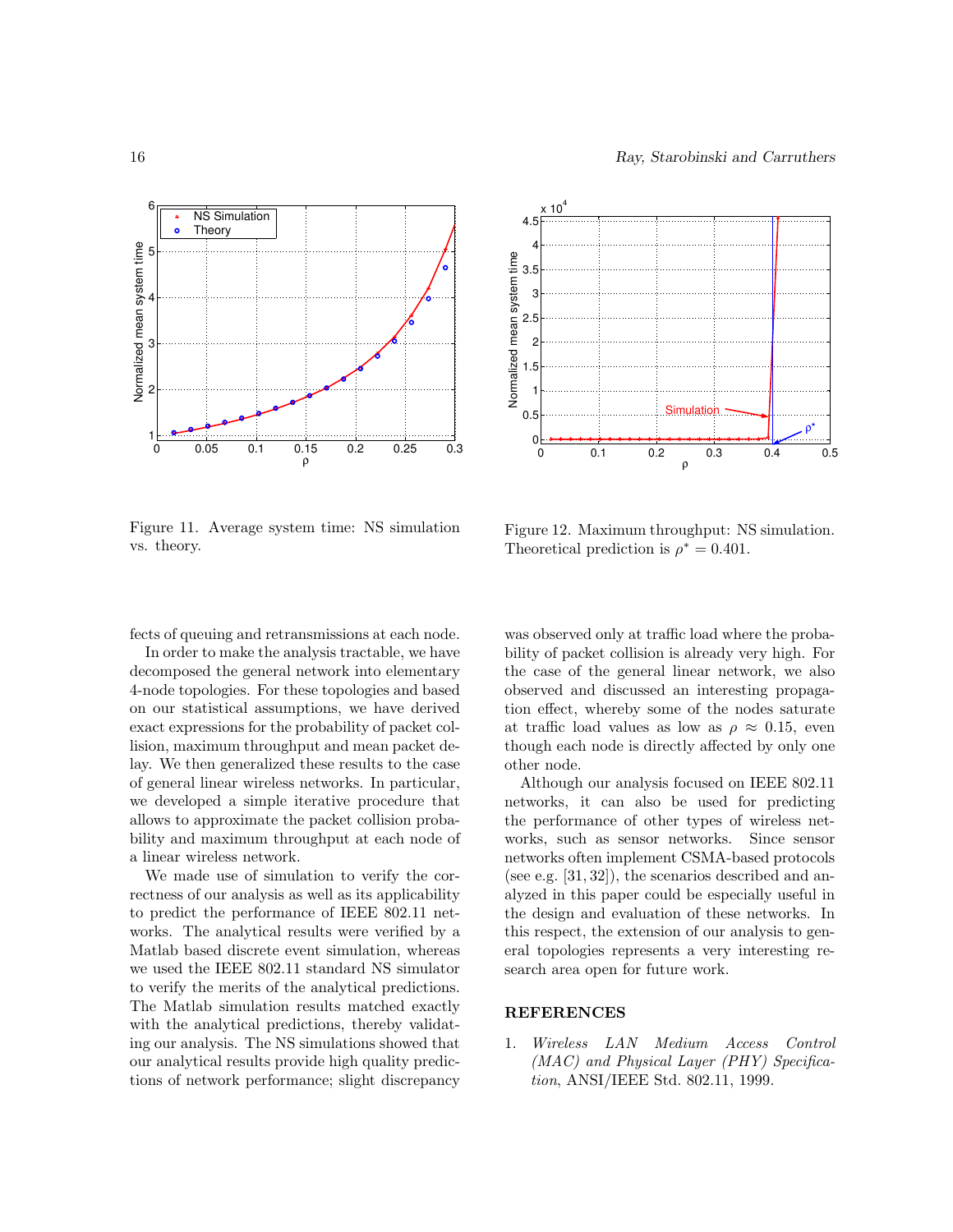

Figure 13. Probability of packet collision: Comparison between NS simulation and theory.

- 2. L. Kleinrock and F. A. Tobagi, "Packet switching in radio channels: Part 1 - Carrier Sense Multiple-Access modes and their throughput-delay characteristics," IEEE Transactions on Communications, vol. COM-23, no. 12, pp. 1400–1416, 1975.
- 3. M. W. Ritter, "The future of WLAN," ACM Queue: Tomorrow's Computing Today, vol. 1, no. 3, May 2003.
- 4. S. Ray, J. Carruthers, and D. Starobinski, "RTS/CTS-induced congestion in adhoc wireless LANs," in Proceedings of IEEE WCNC, New Orleans, March 2003, pp. 1516– 1521.
- 5. K. Xu, M. Gerla, and S. Bae, "How effective is the IEEE 802.11 RTS/CTS handshake in ad hoc networks?" in IEEE Globecom. IEEE, 2002.
- 6. S. Choi and J. del Prado, "802.11g CP: A solution for IEEE 802.11g and 802.11b interworking," in *Proceedings of IEEE VTC'03*-Spring, Jeju, Korea, April 2003.
- 7. Z. J. Haas, J. Deng, B. Liang, P. Papadimitratos, and S. Sajama, "Wireless ad hoc networks," in Encyclopedia of Telecommunica-

tions, J. G. Proakis, Ed. John Wiley, 2002. 8. S. Venkatesh, N. Arcolano, and D. Starobinski, "Influence propagation in wireless ad-hoc and sensor networks," preprint.

- 9. PC4500/PC4800 Developer's Reference Manual, Aironet Wireless Communications, 1997, document number: 710-004247, Revision: B1.
- 10. F. A. Tobagi and L. Kleinrock, "Packet switching in radio channels: Part 2 - the hidden node problem in carrier sense multiple access modes and the busy tone solution," IEEE Transactions on Communications, vol. COM-23, no. 12, pp. 1417–1433, 1975.
- 11. L. Kleinrock, Queuing Systems: Volume 1. John Wiley & Sons, 1975.
- 12. Z. J. Haas and J. Deng, "Dual busy tone multiple access (DBTMA) – a multiple access control scheme for ad hoc networks," vol. 50, no. 6, pp. 977–985, June 2002.
- 13. C. L. Fullmer and J. Garcia-Luna-Aceves, "Floor acquisition multiple access (FAMA) for packet-radio networks," in Proceedings of SIGCOMM '95. ACM, 1995.
- 14. ——, "Solutions to hidden terminal problems in wireless networks," in Proceedings of SIG-COMM '97. ACM, 1997.
- 15. A. Zahedi and K. Pahlavan, "Natural hidden terminal and the performance of the wireless LANs," in Universal Personal Communications Record, 1997.
- 16. G. Bianchi, "Performance analysis of the IEEE 802.11 distributed coordination function," IEEE Journal on Selected Areas in Communications, Wireless series, vol. 18, no. 3, March 2000.
- 17. L. Wu and P. K. Varshney, "Performance analysis of CSMA and BTMA protocols in multihop networks (i). single channel case," Information Sciences, vol. 120, pp. 159–177, November 1999.
- 18. ——, "Performance analysis of CSMA and BTMA protocols in multihop networks (ii). multiple channel case," *Information Sciences*, vol. 120, pp. 179–195, November 1999.
- 19. W. M. Moh, D. Yao, and K. Makki, "Analyzing the hidden-terminal effects and multimedia support for wireless LAN," Computer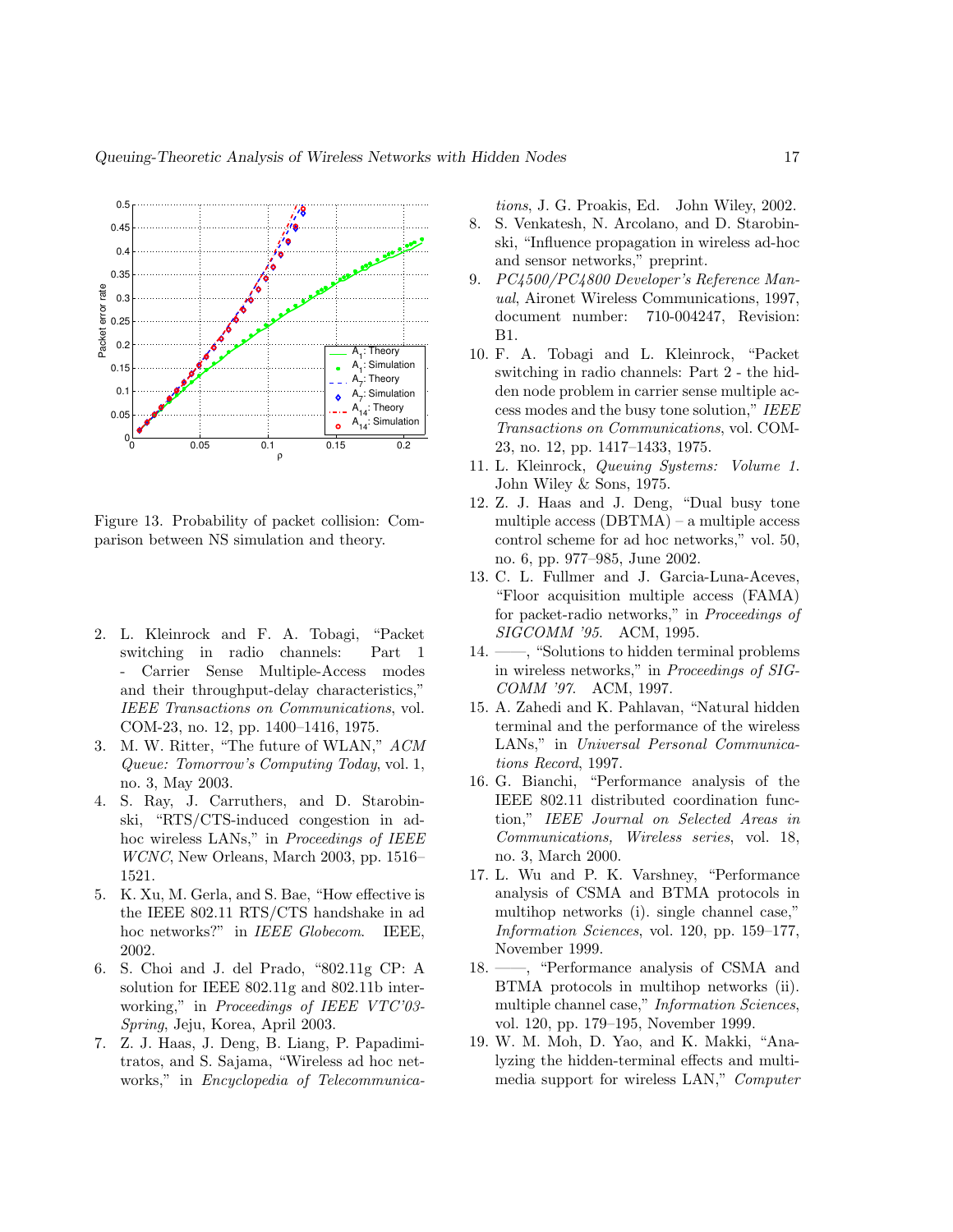Communications (Elsevier), vol. 23, no. 10, pp. 998–1013, May 2000.

- 20. S. Khurana, A. Kahol, S. K. S. Gupta, and P. K. Srimani, "Performance evaluation of distributed co-ordination function for IEEE 802.11 wireless LAN protocols in presence of mobile and hidden terminals," in Proceedings of the 7th International Symposium on Modeling, Analysis and Simulation of Computer and Telecommunication Systems. College Park, Maryland, USA: IEEE Computer Society, 24-28 October 1999.
- 21. M. Sidi and A. Segall, "Two interfering queues in packet-radio networks," IEEE Transactions on Communications, vol. COM-31, no. 1, pp. 123–129, Jan. 1983.
- 22. H. Takagi and L. Kleinrock, "Mean packet queuing delay in a buffered two-user CSMA/CD system," IEEE Transactions on Communications, vol. COM-33, no. 10, October 1985.
- 23. J. Mišic and V. B. Mišic, "Modeling bluetooth piconet performance," IEEE Communication Letters, vol. 7, no. 1, pp. 18–20, Jan. 2003.
- 24. I. Papanikos and M. Logothetis, "A study on dynamic load balance for IEEE 802.11b wireless LAN," in Proceedings of the 8th International Conference on Advances in Communication & Control, COMCON 8, Rethymna, Crete/Greece, June 2001.
- 25. D. Gross and C. M. Harris, Queuing Theory (3rd edition). John Wiley & Sons, 1998.
- 26. [Online]. Available: http://www.isi.edu/ nsnam
- 27. S. Ray, J. B. Carruthers, and D. Starobinski, "Evaluation of the masked node problem in ad-hoc wireless LANs," IEEE Transactions on Mobile Computing, In press.
- 28. R. M. Corless, G. H. Gonnet, D. E. G. Hare, D. J. Jeffrey, and D. E. Knuth, "On the Lambert W function," Advances in Computational Mathematics, vol. 5, pp. 329–359, 1996.
- 29. D. Bertsekas and R. Gallager, Data Networks, 2nd ed. Prentice Hall, 1991.
- 30. [Online]. Available: http://www.mathworks. com
- 31. IEEE Standard for Information Technology-Part 15.4: Wireless Medium Access Con-

trol (MAC) and Physical Layer (PHY) specifications for Low Rate Wireless Personal Area Networks (LR-WPANS), ANSI/IEEE Std. 802.15.4, 2003.

32. A. Woo and D. Culler, "A transmission control scheme for media access in sensor networks," in ACM International Conference on Mobile Computing and Networking (Mobi-Com). ACM, 2001.